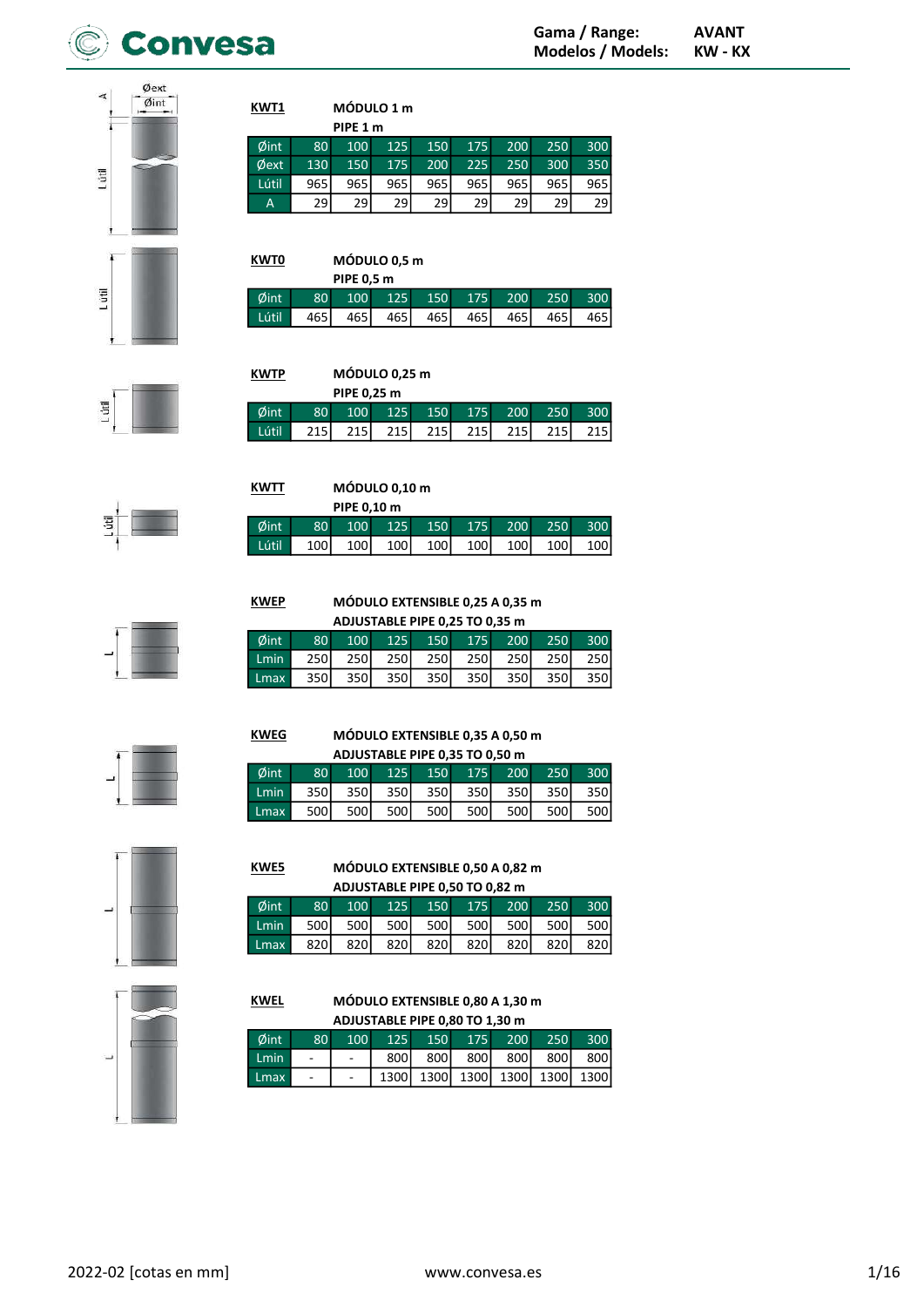

**KWMS** 

Øi

**KWCN** 

Øint

 $\overline{\mathbf{x}}$ 

 $\overline{L}$ 

Lútl



|                 |                 |              | SILENCER PIPE 1 m |       |              |       |       |     |
|-----------------|-----------------|--------------|-------------------|-------|--------------|-------|-------|-----|
| $\emptyset$ int | 80 <sup>1</sup> | $\sqrt{100}$ | $-125$            | 150   | $\sqrt{175}$ | 200   | 250   | 300 |
| Lútil.          | 965 I           | 9651         | 965 I             | 965 l | 965 l        | 965 l | 965 I | 965 |

| <b>KWCQ</b> |     | CODO 15°  |                 |     |     |                 |     |     |
|-------------|-----|-----------|-----------------|-----|-----|-----------------|-----|-----|
|             |     | ELBOW 15° |                 |     |     |                 |     |     |
| Øint        | 80  | 100       | 125             | 150 | 175 | 200             | 250 | 300 |
| Х           |     | 13        | 13 <sub>1</sub> | 14  | 14  | 14 <sub>1</sub> | 15  | 161 |
| Υ           | 11) | 114.      | 117             | 171 | 124 |                 | 134 | 140 |

| <b>KWCT</b> |     | CODO 30°  |     |     |     |     |     |     |
|-------------|-----|-----------|-----|-----|-----|-----|-----|-----|
|             |     | ELBOW 30° |     |     |     |     |     |     |
| Øint        | 80  | 100       | 125 | 150 | 175 | 200 | 250 | 300 |
| Χ           | 26  | 28        | 29  | 31  | 33  | 34  | 38  |     |
| Υ           | 116 | 121       | 177 | 134 | 140 | 146 | 159 |     |



| <b>KWCC</b> |     | CODO 45°  |     |     |     |     |     |     |
|-------------|-----|-----------|-----|-----|-----|-----|-----|-----|
|             |     | ELBOW 45° |     |     |     |     |     |     |
| Øint        | 80  | 100       | 125 | 150 | 175 | 200 | 250 | 300 |
| Χ           | 42  | 45        | 48  | 52  | 56l | 59  | 67  | 74  |
| Y           | 119 | 126       | 135 | 144 | 153 | 161 | 179 |     |



| KWCH | CODO 87°         |  |
|------|------------------|--|
|      | <b>ELBOW 87°</b> |  |
|      | $100 -$          |  |

CODO 90° ELBOW 90°

100

 $123$ 

 $\frac{141}{1}$ 

125

136

 $\frac{154}{154}$ 

| nt |                  |  |  |  | 80 100 125 150 175 200 250 300  |
|----|------------------|--|--|--|---------------------------------|
|    | 109 <sub>1</sub> |  |  |  | 119 130 142 154 166 190 213     |
|    |                  |  |  |  | 133 143 155 168 180 193 218 243 |

150

148

166

175

161

179

200

 $173$ 

 $\overline{191}$ 

250

198

 $\frac{1}{216}$ 

300  $223$ 

 $\overline{241}$ 

|  | <b>KWTN</b> |  |  |
|--|-------------|--|--|

|  |  | TE 90° |
|--|--|--------|
|--|--|--------|

80

 $113$ 

 $\frac{131}{1}$ 

| × | san           |
|---|---------------|
|   |               |
|   | - 7<br>÷<br>÷ |
|   | <b>ALC: N</b> |
|   |               |
|   |               |

|      |                 | TEE 90° |     |       |     |       |     |     |
|------|-----------------|---------|-----|-------|-----|-------|-----|-----|
| int  | 80 <sup>1</sup> | 100     | 125 | 150   | 175 | 200   | 250 | 300 |
| útil | 241             | 261     | 286 | 304   | 336 | 361   | 411 | 461 |
| B    | 106             | 116     | 129 | 138   | 154 | 166 l | 191 | 216 |
| C    | 135             | 145     | 158 | 170 l | 183 | 195   | 220 | 245 |

| Ē  |  |  |
|----|--|--|
|    |  |  |
| -- |  |  |

| <b>KWTB</b> |     | TE 93°  |      |     |     |     |     |     |
|-------------|-----|---------|------|-----|-----|-----|-----|-----|
|             |     | TEE 93° |      |     |     |     |     |     |
| Øint        | 80  | 100     | 125  | 150 | 175 | 200 | 250 | 300 |
| Lútil       | 293 | 322     | 347I | 372 | 460 | 460 | 487 | 537 |
| B           | 146 | 160     | 172  | 185 | 229 | 225 | 240 | 265 |
| C           | 135 | 145     | 158  | 170 | 183 | 195 | 220 | 245 |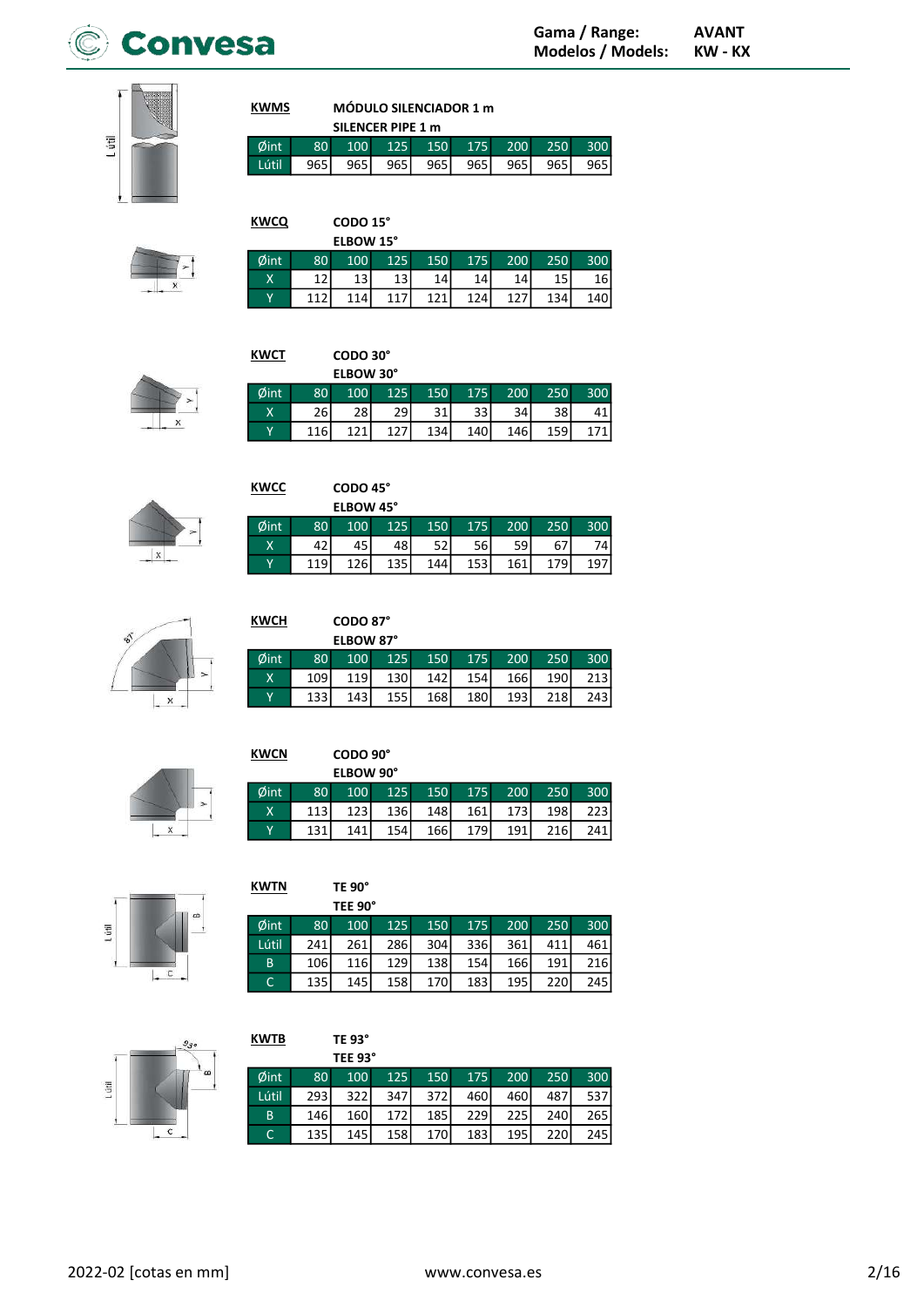



| <b>KWTC</b> |     | TE 135°         |     |     |     |     |     |     |
|-------------|-----|-----------------|-----|-----|-----|-----|-----|-----|
|             |     | <b>TEE 135°</b> |     |     |     |     |     |     |
| Øint        | 80  | 100             | 125 | 150 | 175 | 200 | 250 | 300 |
| Lútil       | 325 | 353             | 388 | 424 | 459 | 495 | 565 | 636 |
| B           | 258 | 280             | 306 | 333 | 359 | 386 | 439 | 492 |
| C           | 160 | 178             | 199 | 220 | 242 | 263 | 306 | 348 |

**KWTJ** 

**KWTE** 

**KWTG** 

 $\frac{\phi}{L}$ 

ØB

**KWTK** 

**KWTM** 

TE 90° INJERTO LARGO



|       |    |     | <b>LONG TEE 90°</b> |     |     |     |     |     |
|-------|----|-----|---------------------|-----|-----|-----|-----|-----|
| ⊅int  | 80 | 100 | 125                 | 150 | 175 | 200 | 250 | 300 |
| útil. | ٠  | ۰   | 326                 | 351 | -   |     | -   |     |
| B     | ۰  | -   | 152                 | 165 |     |     | -   |     |
|       |    |     | 488                 | 500 |     |     |     |     |





TE 135° INJERTO LARGO

LONG TEE 135°

|      |                              |                          | LVIIV ILL 199 |                  |     |                  |      |     |
|------|------------------------------|--------------------------|---------------|------------------|-----|------------------|------|-----|
| Sint | 80 <sup>1</sup>              | 100                      | 125           | 150              | 175 | 200              | 250  | 300 |
| útil | $\overline{a}$               | $\sim$                   | 388l          | 424              | 459 | 495              | 565  | 636 |
| B    | $\overline{a}$               | $\overline{\phantom{a}}$ | 657           | 683 <sup>1</sup> | 710 | 736 <sub>l</sub> | 789  | 842 |
| C    | $\qquad \qquad \blacksquare$ | $\overline{\phantom{a}}$ | 549           | 571              | 592 | 613              | 656l | 699 |

TE 90° 1 m CON SALIDA DE Ø80 TEE 90° 1 m WITH CONNECTION Ø80

| Øint  | 80 <sup>°</sup>   | 100 | 125 | 150 | 175 | 200  | 250  | 300 |
|-------|-------------------|-----|-----|-----|-----|------|------|-----|
| Lútil | ٠                 |     | 965 | 965 | 965 | 965  | 965  | 965 |
| Α     | ٠                 |     | 770 | 770 | 770 | 770I | 770I | 770 |
| ØB    | $\qquad \qquad -$ |     | 80  | 80  | 80l | 80 l | 80   | 80  |

L útil  $9,$ ØB

**KWTL** TE 90° 1 m CON SALIDA DE Ø60  $0.004$ WITH CONNECT

| TEE 90° 1 m WITH CONNECTION Ø60 |                 |     |     |       |     |     |      |      |  |  |  |
|---------------------------------|-----------------|-----|-----|-------|-----|-----|------|------|--|--|--|
| int                             | 80 <sup>1</sup> | 100 | 125 | 150   | 175 | 200 | 250  | 300  |  |  |  |
| itil                            |                 |     | 965 | 965 l | 965 | 965 | 965l | 965  |  |  |  |
| Д                               |                 |     | 770 | 770   | 770 | 770 | 770  |      |  |  |  |
| ĺВ                              |                 |     | 60  | 60    | 60  | 60  | 601  | 60 l |  |  |  |

L útil ØB  $9<sub>5</sub>$ n ØB

### TE 90° 1 m CON SALIDA DOBLE DE Ø80 TEE 90° 1 m WITH DOUBLE CONNECTION Ø80

|                 |                          |     |                          |                          |     |      | TEE 90 THI WITH DOUBLE CONNECTION W80 |                  |
|-----------------|--------------------------|-----|--------------------------|--------------------------|-----|------|---------------------------------------|------------------|
| $\emptyset$ int | 80 <sup>1</sup>          | 100 | 125                      | 150                      | 175 | 200  | 250                                   | 300 <sup>1</sup> |
| Lútil           |                          |     | $\overline{\phantom{a}}$ |                          | 965 | 965  | 965I                                  | 965 <sup>I</sup> |
| A               | $\overline{\phantom{0}}$ |     | $\overline{a}$           | $\overline{a}$           | 770 | 770I | 770I                                  | 770I             |
| ØВ              | $\overline{\phantom{a}}$ |     | -                        | $\overline{\phantom{m}}$ | 60  | 60 l | 60                                    | 60 l             |



TE 90° 1 m CON SALIDA DOBLE DE Ø60 TEE 90° 1 m WITH DOUBLE CONNECTION Ø60

| Øint  | 80 | 100                      | 125 | 150 | 175 | 200 | 250  | 300 |
|-------|----|--------------------------|-----|-----|-----|-----|------|-----|
| Lútil | -  | $\overline{\phantom{0}}$ |     |     | 965 | 965 | 965  | 965 |
| A     |    |                          |     |     | 770 | 770 | 770I | 770 |
| ØΒ    | -  | -                        |     |     | 60  | 60  | 60   | 60  |
|       |    |                          |     |     |     |     |      |     |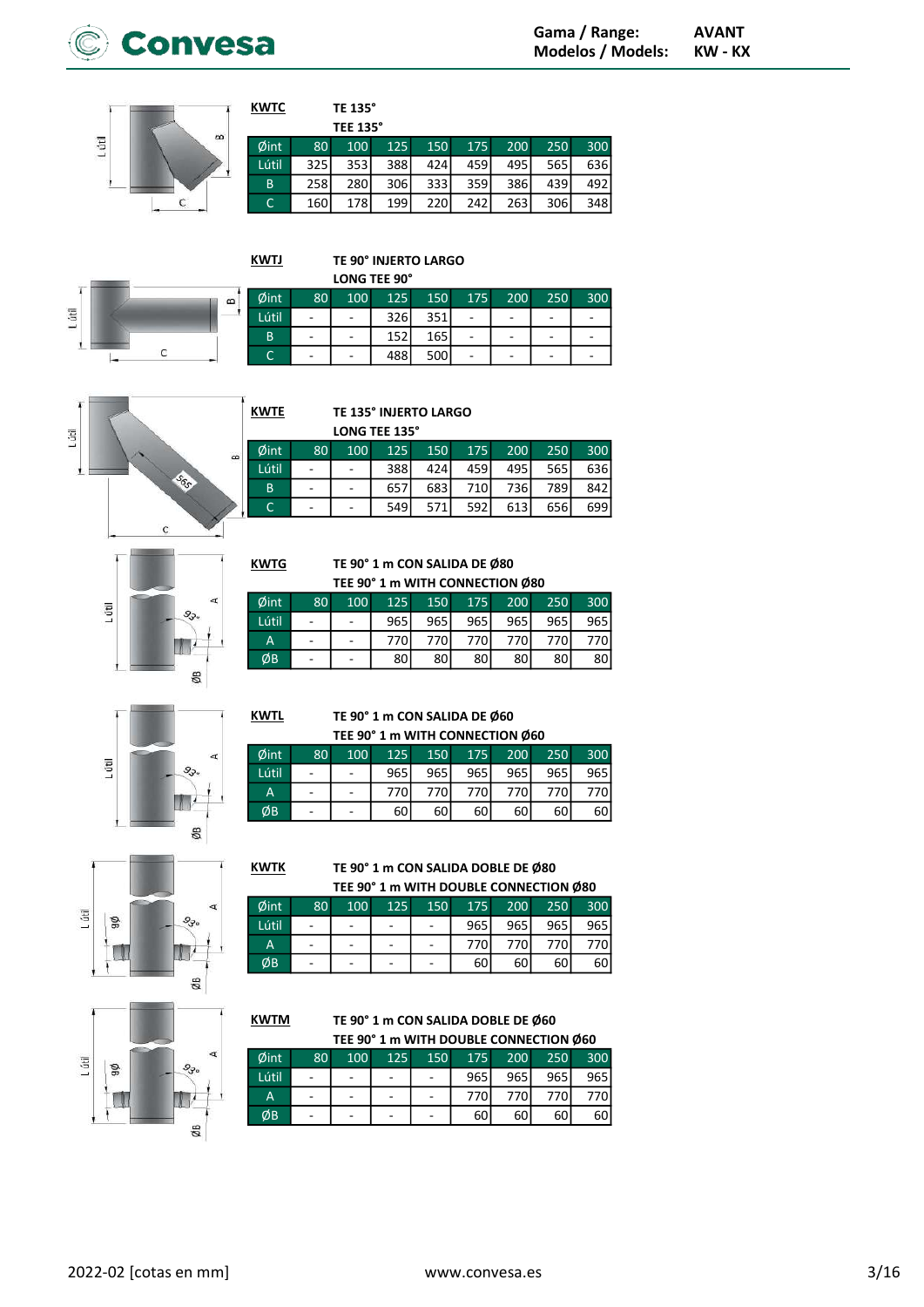



# TAPA LID **KWTA**

KWTF

**KWMC** 

**KWTS** 

KWTU

| $\emptyset$ int $\parallel$ |    |    |      |    |    |    |    | 80 100 125 150 175 200 250 300 |
|-----------------------------|----|----|------|----|----|----|----|--------------------------------|
| B.                          | 39 | 39 | 39 I | 39 | 39 | 39 | 39 | 39                             |
|                             |    |    |      |    |    |    |    |                                |

TAPA CON DRENAJE LID WITH DRAIN Øint 80 100 125 150 175 200 250 300 **KWTD** 

| ''''' | ov.                         |      |      |     |    | 100 125 150 1715 200 250 | . טטט |
|-------|-----------------------------|------|------|-----|----|--------------------------|-------|
| B     | $\overline{\phantom{0}}$ 54 | 54 I | 54 L | 541 | 54 | 54 L                     | 54    |
|       |                             |      |      |     |    |                          |       |

TAPA CON DRENAJE HORIZONTAL LID WITH HORIZONTAL DRAIN Øint 80 100 125 150 175 200 250 300 B 39 39 39 39 39 39 39 39

MÓDULO DE COMPROBACIÓN 0,5 m

Øint 80 100 125 150 175 200 250 300 Lútil 465 465 465 465 465 465 465



ØA Lútil





TE 90° 0,5M CON REGISTRO Ø100

MÓDULO 0,5 m CON REGISTRO INSPECTION DOOR 0,5 m

Øint 80 100 125 150 175 200 250 300 Lútil - | - | 465| 465| 465| 465| 465

CHECKING PIPE 0,5 m

|       |                 |                  |       |       |       | TEE 90° 0,5M WITH Ø100 INSPECTION DOOR |       |                  |
|-------|-----------------|------------------|-------|-------|-------|----------------------------------------|-------|------------------|
| Øint  | 80 <sup>1</sup> | 100 <sup>1</sup> | 125   | 150   |       | 175 200                                | 250   | 300              |
| Lútil |                 |                  | 465 l | 465 l | 465 l | 465 I                                  | 465 I | 465 l            |
| ØA    |                 |                  | 100   | 100   | 100   | 100                                    | 100   | 100 <sup>1</sup> |

| ×. |   |
|----|---|
|    | ۷ |
|    |   |

# ď

e,

### KWTR MÓDULO 0,5 m CON REGISTRO EI30 INSPECTION DOOR 0,5 m EI30

| <b>INSPECTION DOOR 0,3 III EISU</b> |                 |     |     |     |     |     |     |     |  |  |  |
|-------------------------------------|-----------------|-----|-----|-----|-----|-----|-----|-----|--|--|--|
| Øint                                | 80 <sup>1</sup> | 100 | 125 | 150 | 175 | 200 | 250 | 300 |  |  |  |
| Lútil                               | ٠               |     | 465 | 465 | 465 | 465 | 465 | 465 |  |  |  |
| A                                   |                 |     | 246 | 246 | 246 | 246 | 246 | 246 |  |  |  |
| Ød                                  |                 |     | 90  | 100 | 130 | 150 | 180 | 200 |  |  |  |



. útil

| KWTQ          |  | <b>MÓDULO 1 m CON REGISTRO EI30</b> |  |
|---------------|--|-------------------------------------|--|
|               |  | <b>INSPECTION DOOR 1 m EI30</b>     |  |
| $M_{\rm int}$ |  | $00 - 100 - 125 - 150 - 175 - 200$  |  |

| Øint  | 80 <sup>1</sup> | 100 | 125 <sub>l</sub> | 150 | 175 | 200 | 250 | 300 |
|-------|-----------------|-----|------------------|-----|-----|-----|-----|-----|
| Lútil |                 |     | 965              | 965 | 965 | 965 | 965 | 965 |
| A     |                 |     | 496              | 496 | 496 | 496 | 496 | 496 |
| Ød    |                 |     | 90               | 100 | 130 | 150 | 180 | 200 |



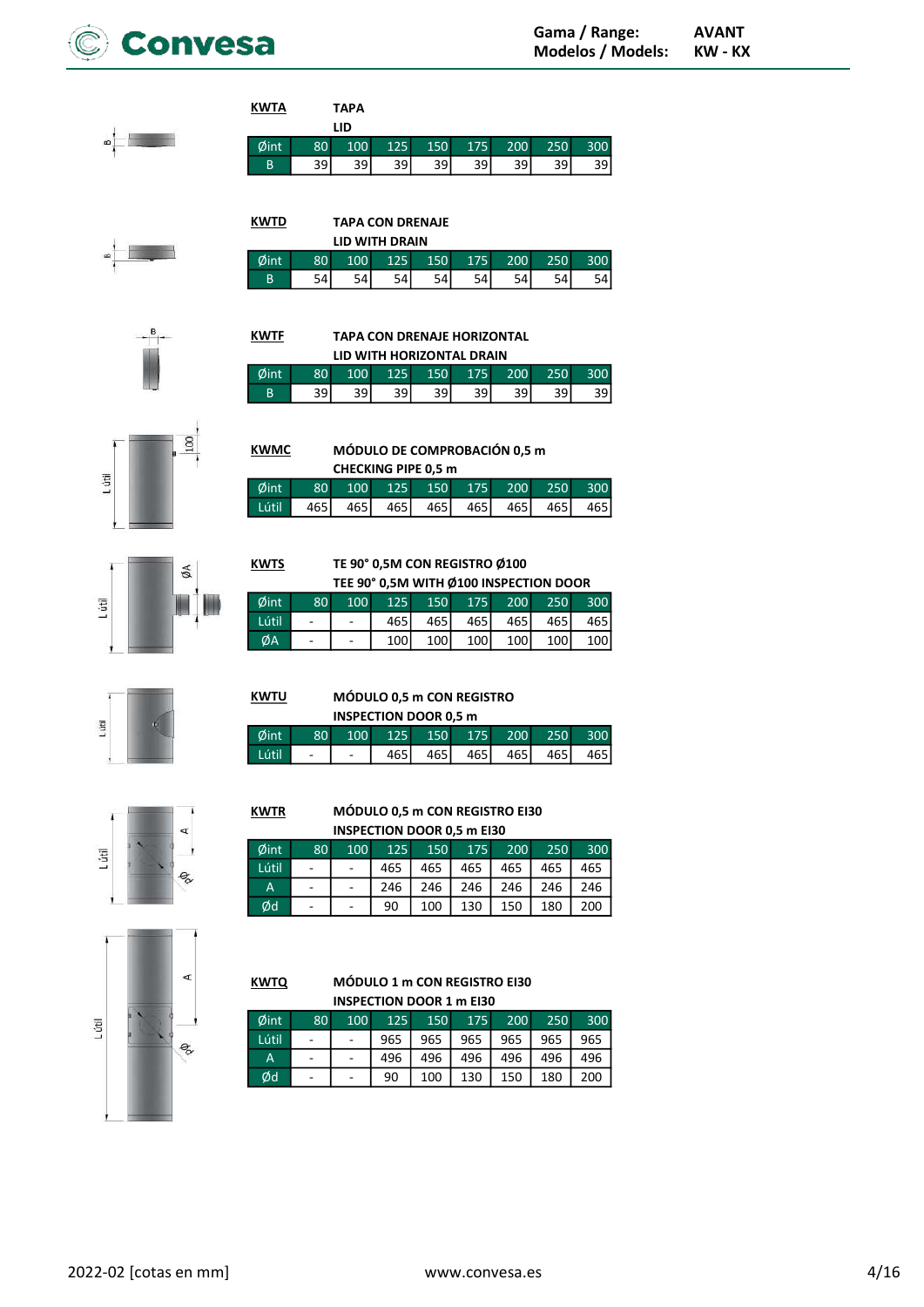

**GHT** 

# TE DE INSPECCIÓN

|       |                 |      | <b>INSPECTION TEE</b> |       |     |      |             |                  |
|-------|-----------------|------|-----------------------|-------|-----|------|-------------|------------------|
| Øint  | 80 <sup>1</sup> | 100  | 125                   | 150   | 175 | 200  | 250         | 300              |
| Lútil | 293 l           | 322I | 347 <sup>I</sup>      | 372I  | 460 | 460  | 487I        | 537 L            |
| B     | 143 l           | 157  | 170 <sup>I</sup>      | 182   | 227 | 2221 | <b>2371</b> | 262 <sup>1</sup> |
| С     | 174             | 184  | 197 l                 | 209 l | 222 | 234  | 259         | 284 l            |



**KWTI** 

# MÓDULO DE INSPECCIÓN 0,5 m

| <b>INSPECTION PIPE 0,5 m</b> |                          |                  |              |     |     |      |     |  |
|------------------------------|--------------------------|------------------|--------------|-----|-----|------|-----|--|
| Øint                         | 8U                       | 100 <sup>1</sup> | $\sqrt{125}$ | 150 | 175 | 200  | 250 |  |
| Lútil                        | $\overline{\phantom{0}}$ |                  | 465          |     |     | 465' |     |  |





### Øint 80 100 125 150 175 200 250 300 168 183 199 214 230 261 292  $\overline{Y}$ 177  $192$  $\overline{208}$  $\overline{223}$ 239 270  $\overline{301}$

**COMPUERTA 0,5 m REGULACIÓN DE TIRO** 

175

465

90

200

465

90

250

465

90

300

465

90

300

 $413$ 

660

150

465

90



**MANUAL DAMPER 0,5 m** Øint 100 125 80 Lútil

**KWCR** 

**KWCP** 

Øint

 $\overline{B}$ 

 $\overline{c}$ 

### $465$  $\overline{\phantom{a}}$ 90  $\overline{a}$

**COMPUERTA 0,5 m CON TIRADOR** HANDLE DAMPER 0.5 m

|       |                 |     |     | <b>IMITLE DAITER VISITE</b> |              |     |      |                  |
|-------|-----------------|-----|-----|-----------------------------|--------------|-----|------|------------------|
| Øint  | 80 <sup>°</sup> | 100 | 125 | 150                         | $\sqrt{175}$ | 200 | 250  | 300              |
| Lútil | 465 l           | 465 | 465 | 465                         | 465          | 465 | 465I | 574l             |
| A     | 100             | 100 | 100 | 100 <sup>1</sup>            | 100          | 100 | 100  | 100 <sup>1</sup> |

 $rac{1}{2}$ 

### **ESTABILIZADOR DE TIRO KWET**

|      |     |                  | <b>DRAUGHT STABILISER</b> |       |      |      |       |      |
|------|-----|------------------|---------------------------|-------|------|------|-------|------|
| ðint | 80  | 100 <sup>1</sup> | 125                       | 150   | 175  | 200  | 250   | 300  |
| R    | 188 | 188 l            | 188 l                     | 188 l | 188I | 217I | 133 I | 1331 |

150

284

400

175

 $358$ 

 $500$ 

200

 $\overline{342}$ 

500

250

 $390$ 

600



# $\epsilon$  $\alpha$

### **KWCPM CAPERUZA CON MALLA**

**CAPERUZA RAIN CAP** 

100

 $\overline{243}$ 

 $\overline{300}$ 

125

 $\overline{262}$ 

350

80

220

250

|      |                 | CAP WITH MESH |                  |         |     |         |      |       |
|------|-----------------|---------------|------------------|---------|-----|---------|------|-------|
| Øint | 80 <sup>1</sup> | 100           |                  | 125 150 |     | 175 200 | 250  | 300   |
| B    | 220l            | 243           | 262 l            | 284 l   | 358 | 342 l   | 390l | 413   |
|      | <b>250</b>      | 300l          | 350 <sup> </sup> | 400 l   | 500 | 500     | 600  | 660 l |





# **KWDA**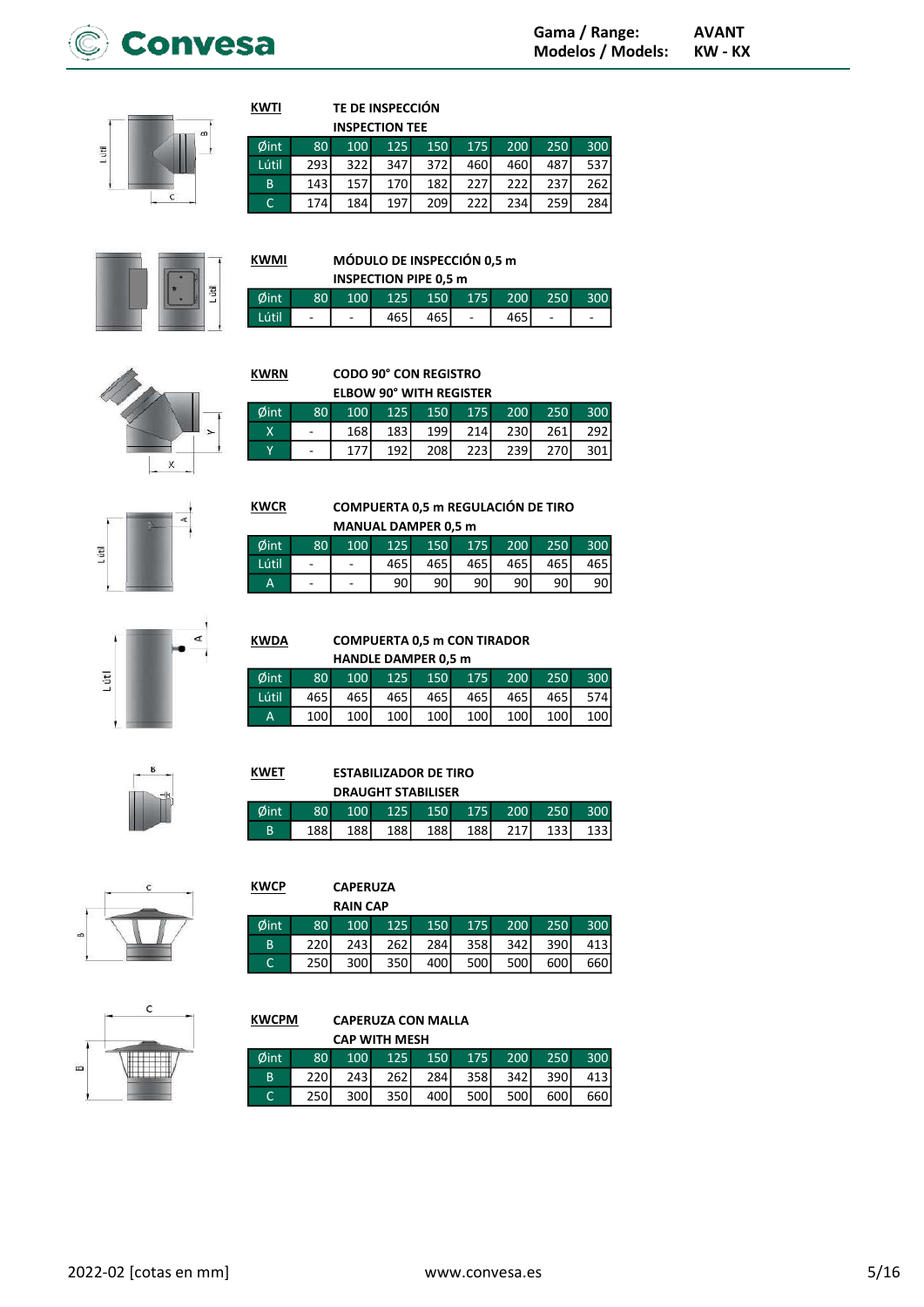



# **CAPERUZA ANTIRREVOCO**

|      |                 | <b>ANTI-WIND COWL</b> |      |                  |     |                  |       |     |
|------|-----------------|-----------------------|------|------------------|-----|------------------|-------|-----|
| Øint | 80 <sup>1</sup> | 100 <sub>1</sub>      |      | 125 150          |     | 175 200          | 250   | 300 |
| B    | <b>2251</b>     | 235 l                 | 245  | 250 l            | 265 | 275              | 285 l | 300 |
|      | 250l            | 300 <sup>1</sup>      | 300l | 350 <sup> </sup> | 375 | 430 <sup> </sup> | 480I  | 530 |

 $\epsilon$ 



**KWCA** 

**HIMC** 

Ø

 $\overline{A}$ ØB

**KWCO** 

**KWMA** 

Ø

|              |                 |       | ANTI-WIND COWL WITH OND |     |                     |                         |
|--------------|-----------------|-------|-------------------------|-----|---------------------|-------------------------|
| int          | 80 <sup>°</sup> | 100   |                         |     | 125 150 175 200 250 | 300                     |
| <sub>B</sub> | 244             | 262 l |                         |     |                     | 259 267 280 290 305 320 |
|              | 250l            | 300 l | 300 350 375             | 430 | 480 l               | 530                     |

# **CAPERUZA ANTI-VIENTO**

|      |     |                  |             | <b>ANTI-WIND TERMINAL</b> |     |                  |      |                  |
|------|-----|------------------|-------------|---------------------------|-----|------------------|------|------------------|
| Øint | 80  | 100 <sup>1</sup> | 125         | 150                       | 175 | 200              | 250  | 300 <sup>1</sup> |
| B    | 220 | <b>220</b>       | <b>2381</b> | <b>2381</b>               | 238 | 248 <sup>I</sup> | 284  | 300 l            |
|      | 200 | 250 <sup>1</sup> | 250l        | 300l                      | 350 | 400              | 500l | 600l             |

**MALLA PARA CAPERUZA ANTIVIENTO MESH FOR ANTI-WIND TOP TERMINAL** 

150

 $\frac{135}{135}$ 

207

175

135

232

200

 $\frac{145}{145}$ 

257

250

 $\frac{155}{155}$ 

307

300

 $\frac{165}{ }$ 

357



### **CONO DE SALIDA**

100

 $\frac{120}{2}$ 

157

80

120

137

125

135

181

|     |                 | <b>CONE</b>      |       |         |          |           |                |       |
|-----|-----------------|------------------|-------|---------|----------|-----------|----------------|-------|
| int | 80 <sup>°</sup> | 100              |       | 125 150 |          | $175$ 200 | 250            | 300   |
| B   | 190 I           | 190 <sup> </sup> | 190 l |         | 190  190 | 190       | - 190 <b>1</b> | 190 l |



# $\epsilon$  $\infty$



|  | <b>INSULATION COVER PLATE</b> |  |  |
|--|-------------------------------|--|--|
|  |                               |  |  |
|  |                               |  |  |

**MANGUITO CUBRE-AISLANTE** 

| טוווש | $\sim$    | .             |      | - 11 | .    | 2 U U U | 5U L | ייי |
|-------|-----------|---------------|------|------|------|---------|------|-----|
| Δ     | пr.<br>55 | --<br>יה<br>- | c c. | --   | -- 1 | --<br>5 |      |     |
|       |           |               |      |      |      |         |      |     |

**CAPERUZA GIRATORIA KWCG ROTATING CAP**  $\emptyset$ int 80 100 125 150 200 250 300 175 231  $\overline{B}$ 220 225 238 268 286 290  $\overline{\phantom{a}}$  $\overline{c}$  $\overline{200}$  $\overline{250}$ 250  $\overline{300}$  $\frac{1}{315}$  $400$  $\overline{315}$  $\mathcal{L}^{\mathcal{A}}$ 

**KWAA AUTO-ASPIRADOR ROTATING COWL** 100 125 Øint 80 150 175 200 250 300  $\overline{B}$ 400 400 400 400 400 400 480 480  $\overline{C}$ 270 270 270 270 270 270 380 380

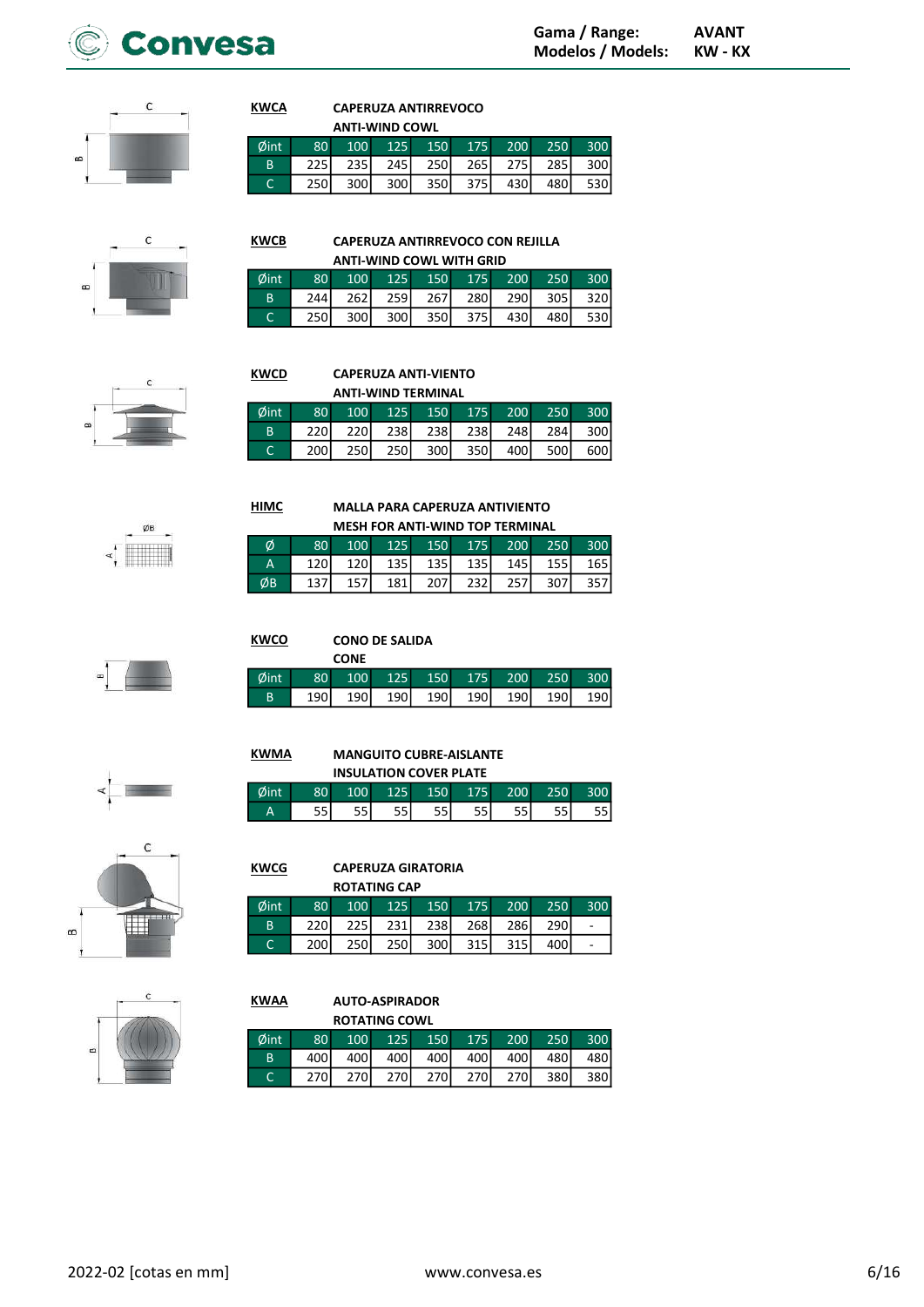



| <b>CAPERUZA JET</b> |
|---------------------|
| --- --              |

**TERMINACIÓN EN H** 

**KWJE** 

**KWTH** 

 $\emptyset$ int

 $\overline{B}$ 

**KWHH** 

 $\phi$ int

Lútil

80

188

80

120

100

 $\overline{202}$ 

|      |    | JET CAP |       |     |     |     |     |       |
|------|----|---------|-------|-----|-----|-----|-----|-------|
| Øint | 80 | 100     | 125   | 150 | 175 | 200 | 250 | 300   |
| B    | ٠  |         | 369 l | 413 | 456 | 500 | 588 | 675   |
|      | -  | -       |       | 310 | 349 | 388 | 465 | 543 l |



|                |    | <b>H COWL</b> |     |     |     |     |     |     |
|----------------|----|---------------|-----|-----|-----|-----|-----|-----|
| Øint           | 80 | 100           | 125 | 150 | 175 | 200 | 250 | 300 |
| $\overline{A}$ |    |               | 500 | 625 |     |     |     |     |
| B              |    |               | 245 | 320 |     |     |     |     |
| C              |    |               | 127 | 152 |     |     |     |     |
| D              |    |               | 59  | 85  |     |     |     |     |
| E              |    |               | 280 | 300 |     |     |     |     |
| F              |    |               | 295 | 295 |     |     |     |     |

# $\frac{1}{2}$

**KWMM MANGUITO MACHO - MACHO** 

125

220

|      | <b>COUPLING MALE - MALE</b> |            |     |                  |     |                  |  |                          |  |  |  |  |
|------|-----------------------------|------------|-----|------------------|-----|------------------|--|--------------------------|--|--|--|--|
| dint | 80 <sub>1</sub>             | <b>MOD</b> | 125 | 150 <sub>1</sub> | 175 | 200 <sub>1</sub> |  |                          |  |  |  |  |
| útil |                             |            |     |                  |     |                  |  | $\overline{\phantom{0}}$ |  |  |  |  |

**MANGUITO HEMBRA - HEMBRA COUPLING FEMALE - FEMALE** 

150

120

175

120

200

120

250

120

300

120

300

400

300

 $150$ 

ä,

125

120

**TERMINAL HORIZONTAL CON REJILLA HORIZONTAL END WITH MESH** 

150

 $\overline{237}$ 

175

 $255$ 

200

 $\overline{272}$ 

250

 $\overline{307}$ 

300

 $\overline{342}$ 

itil.

# ØB int  $\overline{5}$  $ØA$  int

### **KWAM AMPLIACIÓN**

100

120

|       |                  | <b>INCREASER</b> |     |     |     |       |            |     |
|-------|------------------|------------------|-----|-----|-----|-------|------------|-----|
| ØAint | 80 <sup>1</sup>  | 100              | 125 | 150 | 175 | 200   | 250        | 300 |
| ØBint | 100 <sup>1</sup> | 125              | 150 | 175 | 200 | 250   | <b>300</b> | 350 |
| Lútil | 188              | 188I             | 188 | 188 | 188 | 188 l | 188I       | ÷   |



### **KWAM AMPLIACIÓN 2 DIÁMETROS INCREASER 2 DIAMETERS** ØAint 80 100 125 150 175 200 250  $\emptyset$ Bint 125 150 175 200 250 300 350 Lútil  $\frac{188}{188}$  $\frac{188}{ }$ 188  $\frac{188}{x}$  $\frac{1}{223}$  $\overline{263}$ ä,

| <b>KWAM</b>                  | <b>AMPLIACIÓN 3 DIÁMETROS</b> |                  |             |             |      |                  |     |   |  |  |  |  |
|------------------------------|-------------------------------|------------------|-------------|-------------|------|------------------|-----|---|--|--|--|--|
| <b>INCREASER 3 DIAMETERS</b> |                               |                  |             |             |      |                  |     |   |  |  |  |  |
| <b>ØAint</b>                 | 80 <sup>1</sup>               | 100 <sup>1</sup> | 125         | 150         | 175  | 200              | 250 | ă |  |  |  |  |
| ØBint                        | 150                           | 175              | <b>200</b>  | 250         | 300  | 350 <sup>2</sup> | 400 |   |  |  |  |  |
| Lútil.                       | 223                           | 2231             | <b>2231</b> | <b>2631</b> | 300l |                  |     |   |  |  |  |  |

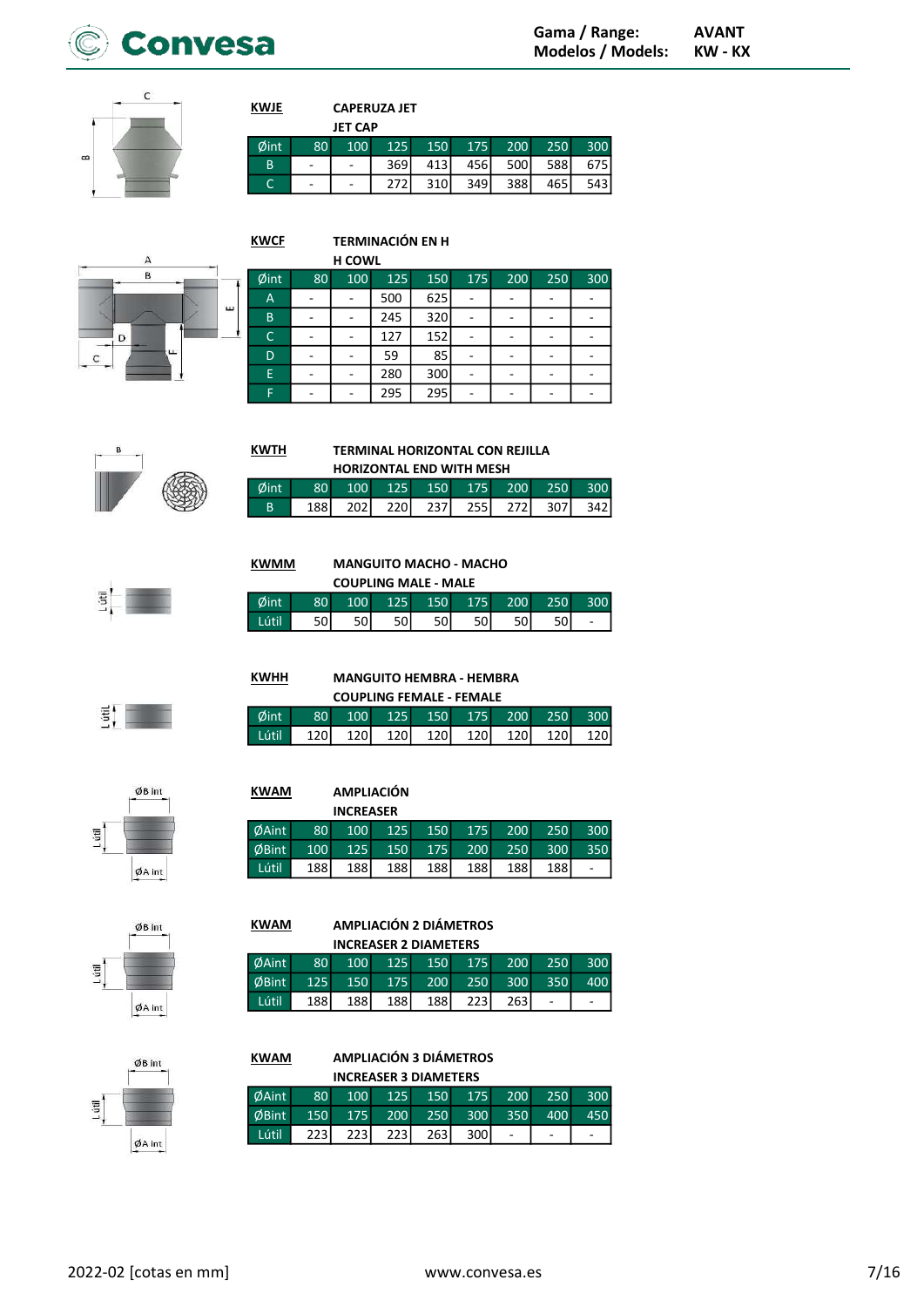

ØB int 月 ØA int

ØB int

 $ØA$  int

目

### **REDUCCIÓN DEDUCED**

**KWRE** 

 $\overline{1}$ 

 $\overline{E}$  $\overline{B}$ 

**KWSR** 

**KWSU** 

**KWSS** 

|       |                   | <b>KEDUCER</b>   |     |         |     |             |     |       |
|-------|-------------------|------------------|-----|---------|-----|-------------|-----|-------|
| )Aint | ۰                 | 100 <sup>°</sup> |     | 125 150 |     | 175 200     | 250 | 300   |
| 5Bint | ۰                 | 80 <sup>1</sup>  | 100 | 125     |     | 150 175 200 |     | 250   |
| ∟útil | $\qquad \qquad -$ | 188              | 188 | 188     | 188 | 188         | 188 | 188 l |
|       |                   |                  |     |         |     |             |     |       |

**KWRE REDUCCIÓN 2 DIÁMETROS** 

| <b>REDUCER 2 DIAMETERS</b> |                   |                          |                 |                  |                   |         |             |       |  |  |  |
|----------------------------|-------------------|--------------------------|-----------------|------------------|-------------------|---------|-------------|-------|--|--|--|
| ØAint                      | ۰                 | ٠                        | 125             |                  | $150$ $175$ $200$ |         | 250         | 300   |  |  |  |
| ØBint                      | ۰                 | ۰                        | 80 <sup>1</sup> | 100 <sup>1</sup> |                   | 125 150 | 175         | 200   |  |  |  |
| Lútil                      | $\qquad \qquad -$ | $\overline{\phantom{a}}$ | 188 l           | 188 l            | 188 <sup> </sup>  | 188 l   | <b>2231</b> | 263 l |  |  |  |

ØB in ØA int



# **KWRE** REDUCCIÓN 3 DIÁMETROS **REDUCER 3 DIAMETERS** Ø<br>Ø

| Aint        | - | ۰ | 150 <sup>°</sup> | 175 |             | $\sqrt{200}$ 250 | 300 |
|-------------|---|---|------------------|-----|-------------|------------------|-----|
| <b>Bint</b> |   | - | 80 <sup>°</sup>  |     | 100 125 150 |                  | 175 |
| útil        |   |   | 223I             | 223 |             | 223 263          | 300 |



|       |                 |     |      |      |     |                 |     | ADJUJIADLL DAJL JUH I UNI I INDINI JU TU UU IIIIII |
|-------|-----------------|-----|------|------|-----|-----------------|-----|----------------------------------------------------|
| ðint  | 80 <sup>1</sup> | 100 | 125  | 150  | 175 | 200             | 250 | 300                                                |
| útil. | 214             | 214 | 214  | 214I | 214 | 214             | 214 | 2141                                               |
| min   | 50              | 50  | 50 l | 50   | 50l | 50 <sup>1</sup> | 50  | 50                                                 |
| max   | 80              | 80  | 80 I | 80   | 80l | 80              | 80  | 80                                                 |



### SOPORTE BASE REGULABLE DE 80 A 280 mm ADJUSTABLE BASE SUPPORT FROM 80 TO 280 mm

|                 |                 |                  |                  |                  |     |                 |      | ADJUJIADLL DAJL JUI I UNI I NUM OU TU LUU IIIII |  |
|-----------------|-----------------|------------------|------------------|------------------|-----|-----------------|------|-------------------------------------------------|--|
| $\emptyset$ int | 80 <sup>°</sup> | 100              |                  |                  |     | 125 150 175 200 | 250  | 300                                             |  |
| Lútil           | 214I            | 214l             | 214 <sup> </sup> | 214              | 214 | 214             | 214I | 214                                             |  |
| Bmin            | 80 l            | 80I              | 80 l             | 80I              | 80I | 80              | 80I  | 80                                              |  |
| <b>Bmax</b>     | 280             | 280 <sup>1</sup> | <b>280</b>       | 280 <sup>1</sup> | 280 | 280             | 280  | 280I                                            |  |

**KWSP PLACA DE SOPORTE BASE** 

|      |     |     | <b>CONSOLE PLATE</b> |     |     |     |       |       |
|------|-----|-----|----------------------|-----|-----|-----|-------|-------|
| Sint | 80  | 100 | 125                  | 150 | 175 | 200 | 250   | 300   |
| útil | 124 | 124 | 124 l                | 124 | 124 | 124 | 124 l | 124 l |
| B    | 80  | 801 | 80 I                 | 80  | 801 | 80  | 801   | 801   |

MANGUITO UNIVERSAL A KW CON PLACA

| KW TOPHAT ADAPTER TO SIMPLE WALL |                 |      |      |     |     |                         |       |     |  |  |  |
|----------------------------------|-----------------|------|------|-----|-----|-------------------------|-------|-----|--|--|--|
| Øint                             | 80 <sup>°</sup> |      |      |     |     | 100 125 150 175 200 250 |       | 300 |  |  |  |
| ðuniv.                           | 78              | 98   | 123  |     |     | $148$ 173 198           | 248   | 298 |  |  |  |
| B                                | 320l            | 320l | 320l | 320 | 320 | 320 <sup>1</sup>        | -320l | 320 |  |  |  |
| C                                | 250             | 250l | 250l | 250 | 250 | 250                     | 250l  | 250 |  |  |  |

### **SOPORTE SUELO FLOOR SUPPORT**

 $\phi$ univ,

|                 |                  |                  | <u>rluun jurruni</u> |       |                  |     |                  |     |
|-----------------|------------------|------------------|----------------------|-------|------------------|-----|------------------|-----|
| $\emptyset$ int | 80               | 100              | 125 <sub>1</sub>     | 150   | 175              | 200 | 250              | 300 |
| Lútil           | 209 <sub>1</sub> | 209 <sub>1</sub> | 209                  | 209 l | 209 <sub>1</sub> | 209 | 209 <sub>1</sub> | 209 |
| B               | 190              | 190              | 190                  | 190 l | 190              | 190 | 190 l            | 190 |
|                 |                  |                  |                      |       |                  |     |                  |     |



 $\overline{\Xi}$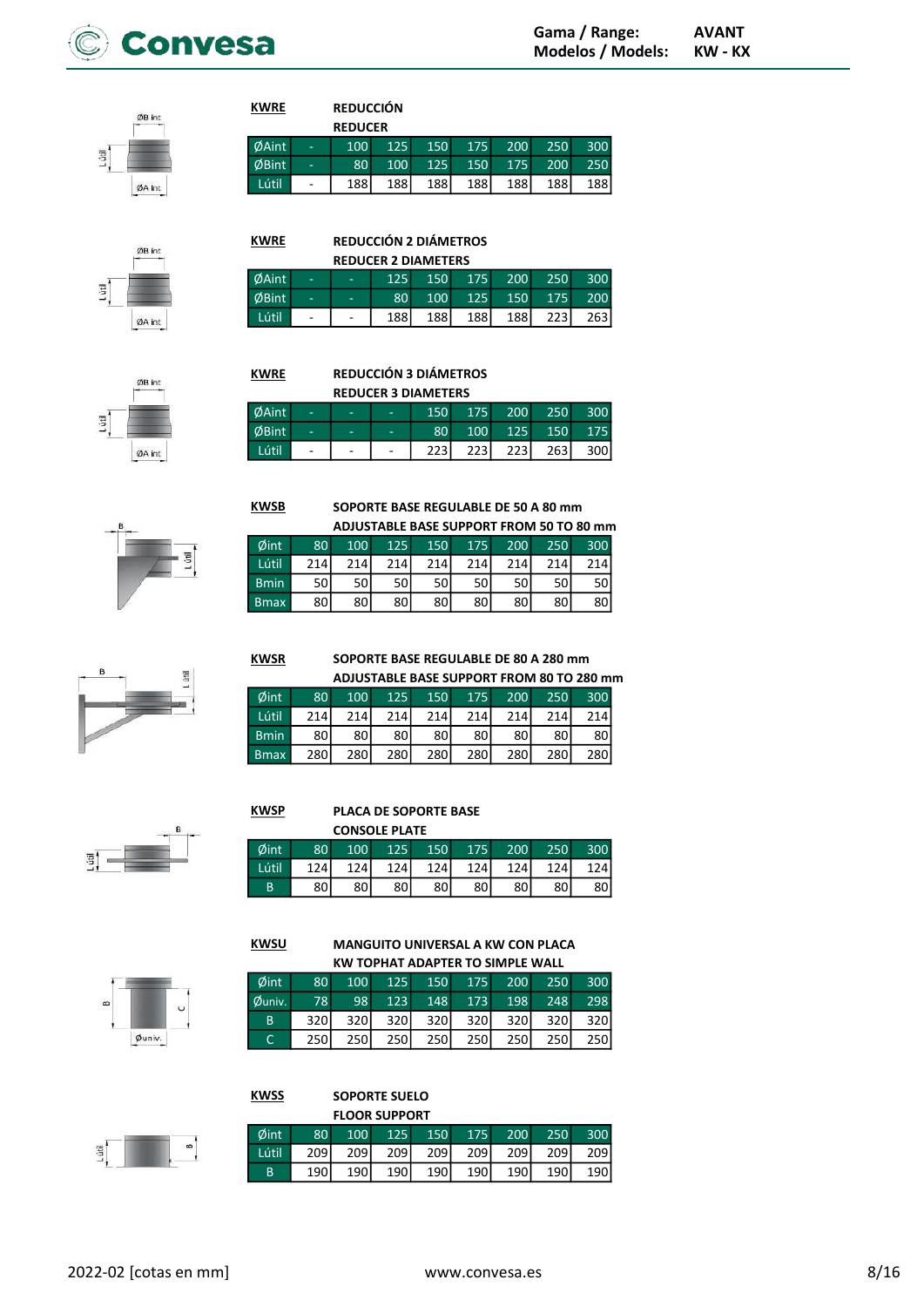

### SOPORTE MURAL REGULABLE 50 A 80 mm ADJUSTABLE WALL SUPPORT 50 TO 80 mm

| AUJUSTADLE WALL SUPPUNT 30 TU 60 MM |     |     |      |     |     |     |      |      |  |  |
|-------------------------------------|-----|-----|------|-----|-----|-----|------|------|--|--|
| $\phi$ ext                          | 130 | 150 | 175  | 200 | 225 | 250 | 300  | 350  |  |  |
| Amin                                | 50  | 50I | 50 l | 50l | 50  | 50  | 50 l | 50 l |  |  |
| <b>Amax</b>                         | 80  | 80  | 80   | 80  | 80  | 80  | 80   |      |  |  |
| B                                   | 30  | 30I | 40   | 40  | 40  |     |      |      |  |  |

HIS<sub>2</sub>

HIS4

HIS5

**HISA** 

### HIS1 SOPORTE MURAL REGULABLE 80 A 130 mm **DUJCTABLE WALL SUPPORT 80 TO 130**

| ADJUSTABLE WALL SUPPORT 80 TO 130 MM |                 |     |       |      |      |     |      |     |  |
|--------------------------------------|-----------------|-----|-------|------|------|-----|------|-----|--|
| <b>Øext</b>                          | 130             | 150 | 175   | 200  | 225  | 250 | 300  | 350 |  |
| Amin                                 | 80              | 80I | 80    | 80 l | 80 I | 80  | 80 I | 80  |  |
| Amax                                 | 130             | 130 | 130 l | 130  | 130  | 130 | 130  | 130 |  |
| B                                    | 30 <sup>1</sup> | 30  | 40    | 40   | 40   | 40  |      |     |  |

|        | i, |
|--------|----|
|        |    |
|        |    |
| ______ |    |
|        |    |



**HIST** 

**HISF** 

**HISV** 

### SOPORTE MURAL REGULABLE 130 A 210 mm ADJUSTABLE WALL SUPPORT 130 TO 210 mm

|      |      |                  |     |                  |                     |                  | ADJUSTADLE WALL SUPPUNT 150 TU ZIU IIIIII |     |
|------|------|------------------|-----|------------------|---------------------|------------------|-------------------------------------------|-----|
| Øext | 130  |                  |     |                  | 150 175 200 225 250 |                  | 300 <sup>°</sup>                          | 350 |
| Amin | 130I | 130 <sup>1</sup> | 130 | 130 l            | 130 <sup>1</sup>    | 130 <sup>I</sup> | 130 <sup>1</sup>                          | 130 |
| Amax | 210  | 210              | 210 | 210 <sup> </sup> | <b>210</b>          | 210              | 210                                       | 210 |
| B    | 30   | 30               | 40  | 40I              | 40 l                | 40I              | 40I                                       | 40  |

SOPORTE MURAL REGULABLE 80 A 440 mm ADJUSTABLE WALL SUPPORT 80 TO 440 mm

> SOPORTE DE ESQUINA CORNER WALL SUPPORT

| Øext | 130 | 150              | 175              | 200              | 225              | 250 | 300              | 350 |
|------|-----|------------------|------------------|------------------|------------------|-----|------------------|-----|
| Amin | 130 | 130 <sup> </sup> | 130 <sup> </sup> | 130 <sup>1</sup> | 130 <sup> </sup> | 130 | 130 <sup>1</sup> | 130 |
| Amax | 210 | 210              | 210              | 210              | 210              | 210 | 210              | 210 |
| B    | 30  | 30I              |                  | 40               | 40               |     | 40               | 40  |

Øext 130 150 175 200 225 250 300 350 Amin 270 270 270 270 270 270 270 270 Amax 520 520 520 520 520 520 520 520 B 30 30 40 40 40 40 40 40



# SOPORTE FORJADO

|      |     |     | <b>JOIST SUPPORT</b> |     |     |     |     |       |
|------|-----|-----|----------------------|-----|-----|-----|-----|-------|
| Øext | 130 | 150 | 175                  | 200 | 225 | 250 | 300 | 350   |
| Α    | 150 | 150 | 150                  | 150 | 150 | 150 | 150 | 150 l |
| B    | 30  |     |                      |     |     |     |     |       |

### SOPORTE TEJADO  $R = 0.188887$

| Øext<br>130 | 150 | 175   | 200   | 225        | 250 | 300  | 350 |
|-------------|-----|-------|-------|------------|-----|------|-----|
| 150<br>Α    | 150 | 150 l | 150 l | <b>150</b> | 150 | 150l | 150 |
| B           |     |       |       |            |     |      |     |



| Øext | 130   |                  |                  | 150 175 200 |      |     | 225 250 300 | 350 |
|------|-------|------------------|------------------|-------------|------|-----|-------------|-----|
| A    | 642 l | 662              | 687              | 712         | 737  | 762 | 812         | 862 |
| B    | 80 I  | 80               | 80               | 80I         | 80 l | 80  | 80 l        | 80  |
|      | 150l  | 150 <sup>I</sup> | 150 <sup> </sup> | 150         | 150  | 150 | 150         | 150 |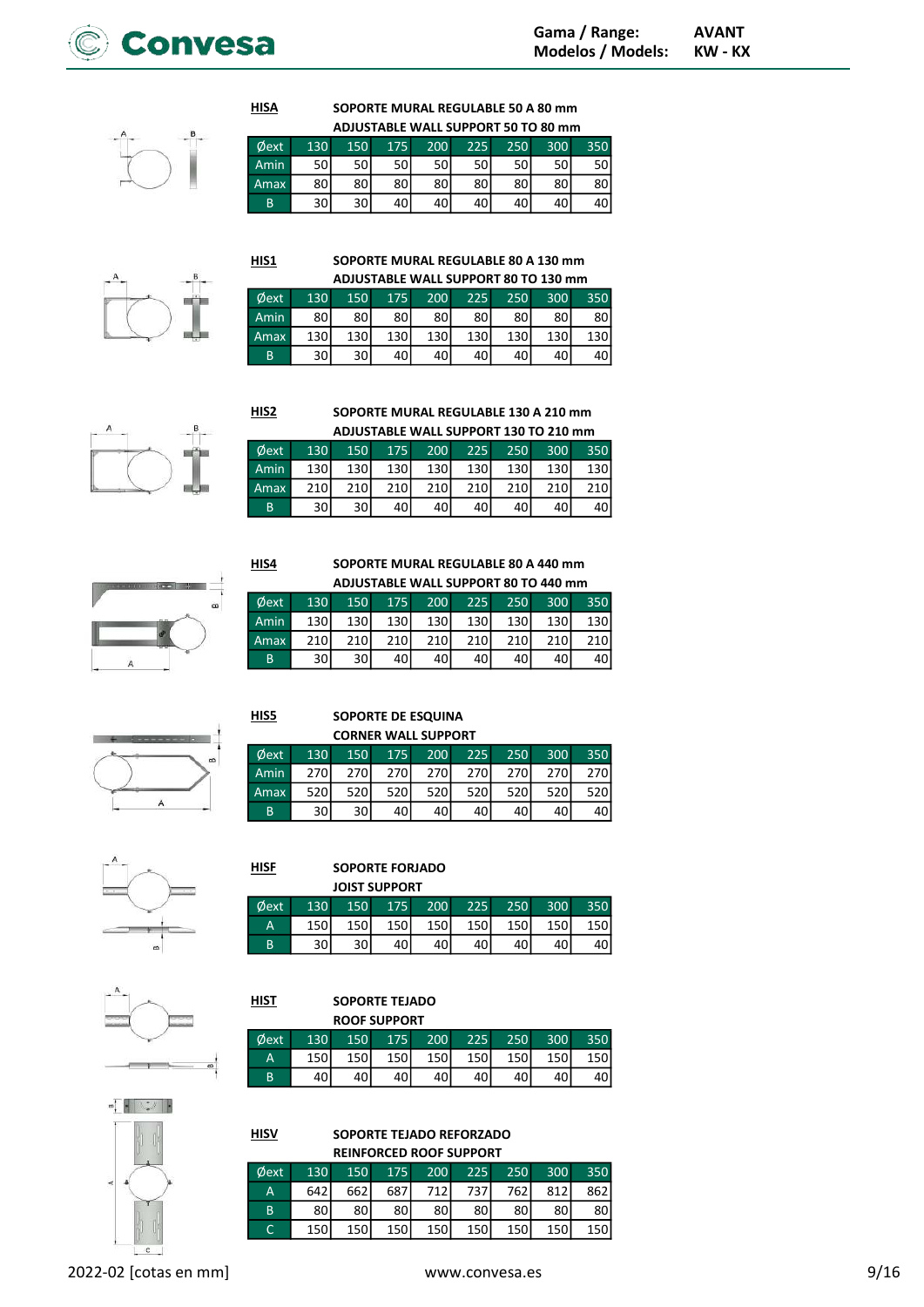

**KW - KX** 



# SOPORTE 1 m PARA ESTRUCTURA MADERA

|     | SUPPORT FOR WOODEN JOIST 1 m |  |  |  |  |  |  |                                         |  |  |  |
|-----|------------------------------|--|--|--|--|--|--|-----------------------------------------|--|--|--|
|     |                              |  |  |  |  |  |  | Øext 130 150 175 200 225 250 300 350    |  |  |  |
| ØA. |                              |  |  |  |  |  |  | 130 150 175 200 225 250 300 350         |  |  |  |
| B.  |                              |  |  |  |  |  |  | 1000 1000 1000 1000 1000 1000 1000 1000 |  |  |  |



 $HISH$ </u>

**HIAV** 

**HITV** 

Øext Amin

Amax

 $\overline{B}$ 

HIB1

 $HIB2$ 

Øext

Amin

Amax

 $\overline{B}$ 

**KWAP** 

130

 $\overline{90}$ 

200

40

150

 $\overline{90}$ 

200

40

130

1250

2300

30

SOPORTE PARA MONTAJE HORIZONTAL INOX.

|      |      |                  |     | <b>HORIZONTAL SUPPORT</b> |     |                  |                  |      |
|------|------|------------------|-----|---------------------------|-----|------------------|------------------|------|
| dext | 1301 | 150 <sup>1</sup> | 175 | 200 <sup>1</sup>          | 225 | 250 <sub>1</sub> | 300 <sub>1</sub> | 3501 |
|      | າດ   | 30               |     |                           | 4∩∣ |                  | 40I              | 40 I |



# **ABRAZADERA DE VIENTOS**

**TIRAVIENTOS DE TUBO** 

175

1250

2300

40

**ROOF BRACE KIT** 150

1250

2300

30

|      | <b>ANTI-WIND LOCKING BAND</b> |                  |     |     |     |     |                  |     |  |  |  |
|------|-------------------------------|------------------|-----|-----|-----|-----|------------------|-----|--|--|--|
| Øext | 130                           | 150 <sub>1</sub> | 175 | 200 | 225 | 250 | 300 <sup>2</sup> | 350 |  |  |  |
| B    | 30                            |                  |     |     |     |     |                  | 40  |  |  |  |

 $200$ 

1250

2300

40



 $\Box$   $\rightarrow$   $\Box$ 



# SOPORTE MURAL ARTICULADO REGULABLE 50 A 90 mm

SOPORTE MURAL ARTICULADO REGULABLE 90 A 200 mm PREMIUM WALL BRACKET ADJUSTABLE 90 TO 200 mm

250

 $\overline{90}$ 

200

40

300

 $\overline{90}$ 

200

40

225

 $\overline{90}$ 

200

40

225

1250

2300

40

250

1250

2300

40

300

1250

2300

40

350

1250

2300

40

350

 $\overline{90}$ 

200

40

|             |     |     |     |     |     |     |                  | PREMIUM WALL BRACKET ADJUSTABLE 50 TO 90 mm |  |
|-------------|-----|-----|-----|-----|-----|-----|------------------|---------------------------------------------|--|
| <b>Øext</b> | 130 | 150 | 175 | 200 | 225 | 250 | 300 <sup>2</sup> | 350                                         |  |
| Amin        | 50  | 50  | 50  | 50  | 50  |     | 50               | 50 l                                        |  |
| Amax        | 90  | 90  | 90  | 90  | 90  | 90  | 90               | 90                                          |  |
| B           | 40  | 40  | 40  |     | 40  |     |                  |                                             |  |

200

 $\overline{90}$ 

200

40

 $-90$   $\alpha$ 



### **ABRAZADERA AUTOPORTANTE**  $\cdots$

175

 $90$ 

200

40

|      | SIKULIUKAL LULKING BAND |                  |        |                  |              |     |     |  |  |  |  |  |
|------|-------------------------|------------------|--------|------------------|--------------|-----|-----|--|--|--|--|--|
| Øint | 80 <sub>1</sub>         | 100 <sub>1</sub> | $-125$ | 150 <sup>°</sup> | $\sqrt{175}$ | 200 |     |  |  |  |  |  |
| R    | 145 l                   | 145 l            | 145 l  | 145 l            | 145 I        | 145 | 145 |  |  |  |  |  |



### **HIWPC** PLACA CORTA-FUEGOS INOX. **INOX. FIRE-STOP PLATE**

| $\phi$ ext |     |     | 130 150 175 200 225 250 300 350 |     |     |                               |         |     |
|------------|-----|-----|---------------------------------|-----|-----|-------------------------------|---------|-----|
| i A'       |     |     | 140 160 185 210 235 260 310 360 |     |     |                               |         |     |
| B          | 272 | 292 |                                 |     |     | $317$ $342$ $367$ $392$ $442$ |         | 492 |
| C          | 232 | 252 | 277                             | 302 | 327 |                               | 352 402 | 452 |
|            |     |     |                                 |     |     |                               |         |     |



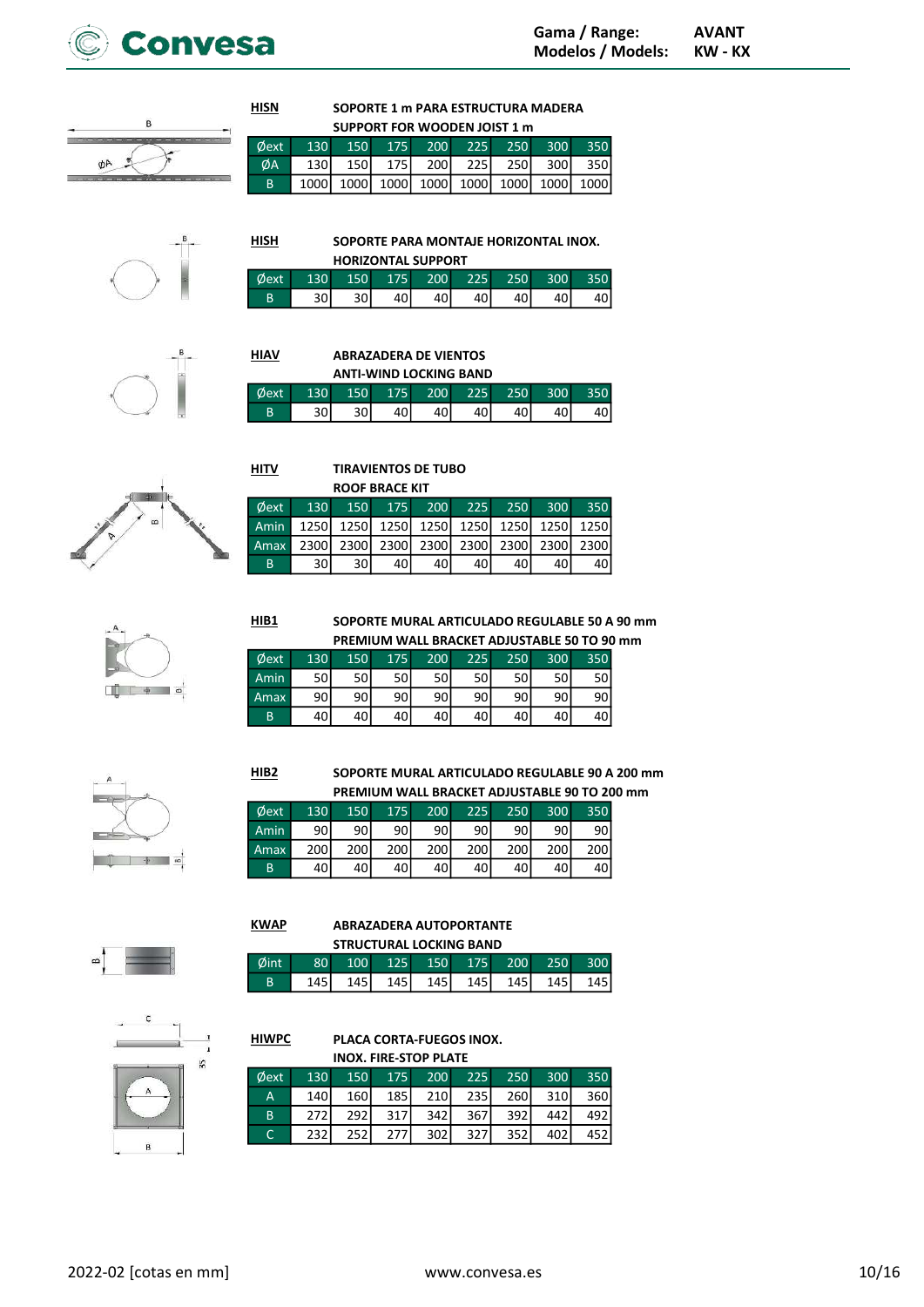



### PLACA CORTA-FUEGOS INOX. VENTILADA VENTILATED EIDE STOP BLATE

|                    | VENTILATED FINE-STOP PLATE |      |             |                  |             |     |     |                  |  |  |  |  |  |
|--------------------|----------------------------|------|-------------|------------------|-------------|-----|-----|------------------|--|--|--|--|--|
| <i><b>Dext</b></i> | 130                        | 150  | $-175$      | <b>200</b>       | 225         | 250 | 300 | 350              |  |  |  |  |  |
| А                  | 140                        | 160l | 185 l       | 210 <sup> </sup> | <b>2351</b> | 260 | 310 | 360 <sup>I</sup> |  |  |  |  |  |
| B                  | 272                        | 292  | 317         | 342              | 367         | 392 | 442 | 492              |  |  |  |  |  |
|                    | 232                        | 252  | <b>2771</b> | 302 <sub>1</sub> | 327         | 352 | 402 |                  |  |  |  |  |  |

 $35$ 

# **HGWPV**

Øe

**HIWPV** 

### PLACA CORTA-FUEGOS VENTILADA BLANCA GALVA WHITE GALVANIZED VENTILATED FIRE-STOP PLATE

| $\emptyset$ ext | 130              | 150  |     | 175 200    |     | 225 250 | 300 | 350 |
|-----------------|------------------|------|-----|------------|-----|---------|-----|-----|
| m               | 140 <sup>I</sup> | 160  | 185 | <b>210</b> | 235 | 260     |     |     |
| B               | 272              | 292I | 317 | 342        | 367 | 392     |     |     |
|                 | 232l             | 252  | 277 | 302 l      | 327 | 352     |     |     |

# $\overline{D}$ øc

 $\mathsf A$ 

# $HIPK$

 $HIDE$ 

 $HIPB$ 

Øext

 $\overline{A}$  $\overline{B}$ 

 $\overline{c}$ 

### PLACA CON GOMA 0 A 45° **OVAL RUBBER PLATE 0 TO 45°**

| Øext | 130 | 150              | 175              | 200 | 225 | 250 | 300 | 350 |
|------|-----|------------------|------------------|-----|-----|-----|-----|-----|
| Α    | 158 | 178              | 203              | 228 | 253 | 278 |     |     |
| B    | 200 | 225 <sup>1</sup> | 260 <sup>1</sup> | 290 | 325 | 355 |     |     |
| ØC   | 95  | 115              | 140 <sup>I</sup> | 165 | 190 | 215 |     |     |
| D    | 490 | 490              | 490 <sup> </sup> | 490 | 490 | 490 |     |     |

### PLACA EMBELLECEDORA 0° A 30° INOX. FINISHING PLATE 0° TO 30°

| Øext | 130   | 150              | 175 | 200             | 225 | 250              | 300 | 350  |
|------|-------|------------------|-----|-----------------|-----|------------------|-----|------|
| A    | 135 l | 155 <sup> </sup> | 180 | 205             | 230 | 255 <sup> </sup> | 305 | 355  |
| B    | 315   | 335              | 415 | 440             | 465 | 490              | 540 | 590  |
|      | 90    | 90               | 90  | 90 <sub>l</sub> | 90I | 90 l             | 90  | 90 I |

PLACA EMBELLECEDORA 30° A 45° INOX. FINISHING PLATE 30° A 45°

200

 $\overline{205}$ 

440

90

225

230

465

90

250

 $255$ 

490

90

350

 $355$ 

590

90

300

 $\overline{305}$ 

540

90

150

 $\frac{155}{155}$ 

 $335$ 

90

175

180

 $415$ 

90

130

 $\frac{135}{135}$ 

 $\overline{315}$ 

90



### $HIPS$ PLACA EMBELLECEDORA REDONDA 90° **INOX. ROUND FINISHING PLATE 90°**

| $\phi$ ext | 130 | 150   |                  | 175 200 | 225 | 250 | 300 | 350 |
|------------|-----|-------|------------------|---------|-----|-----|-----|-----|
| ۱A         | 135 | 155 l | 180 <sup> </sup> | 205     | 230 | 255 | 305 | 355 |
| B          | 288 | 308   | 333 l            | 358     | 383 | 408 | 458 | 508 |
|            |     |       |                  |         | 75  |     |     | 751 |
|            |     |       |                  |         |     |     |     |     |

|  |     |     | 277 |  |
|--|-----|-----|-----|--|
|  | 232 | 252 |     |  |
|  |     |     |     |  |

# **CUBRE PLACA CORTA-FUEGOS BLANCA**

|    | WHITE FIRE-STOP COVER PLATE |      |     |     |     |     |      |     |  |  |  |  |
|----|-----------------------------|------|-----|-----|-----|-----|------|-----|--|--|--|--|
| xt | 130                         | 150  | 175 | 200 | 225 | 250 | 300  | 350 |  |  |  |  |
|    | 140                         | 160l | 185 | 210 | 235 | 260 | 310l | 360 |  |  |  |  |
|    | 297                         | 317  | 342 | 367 | 392 | 417 | 467  | 517 |  |  |  |  |
|    |                             | 15   | 15  | 15  |     | 15  | 15   | 15  |  |  |  |  |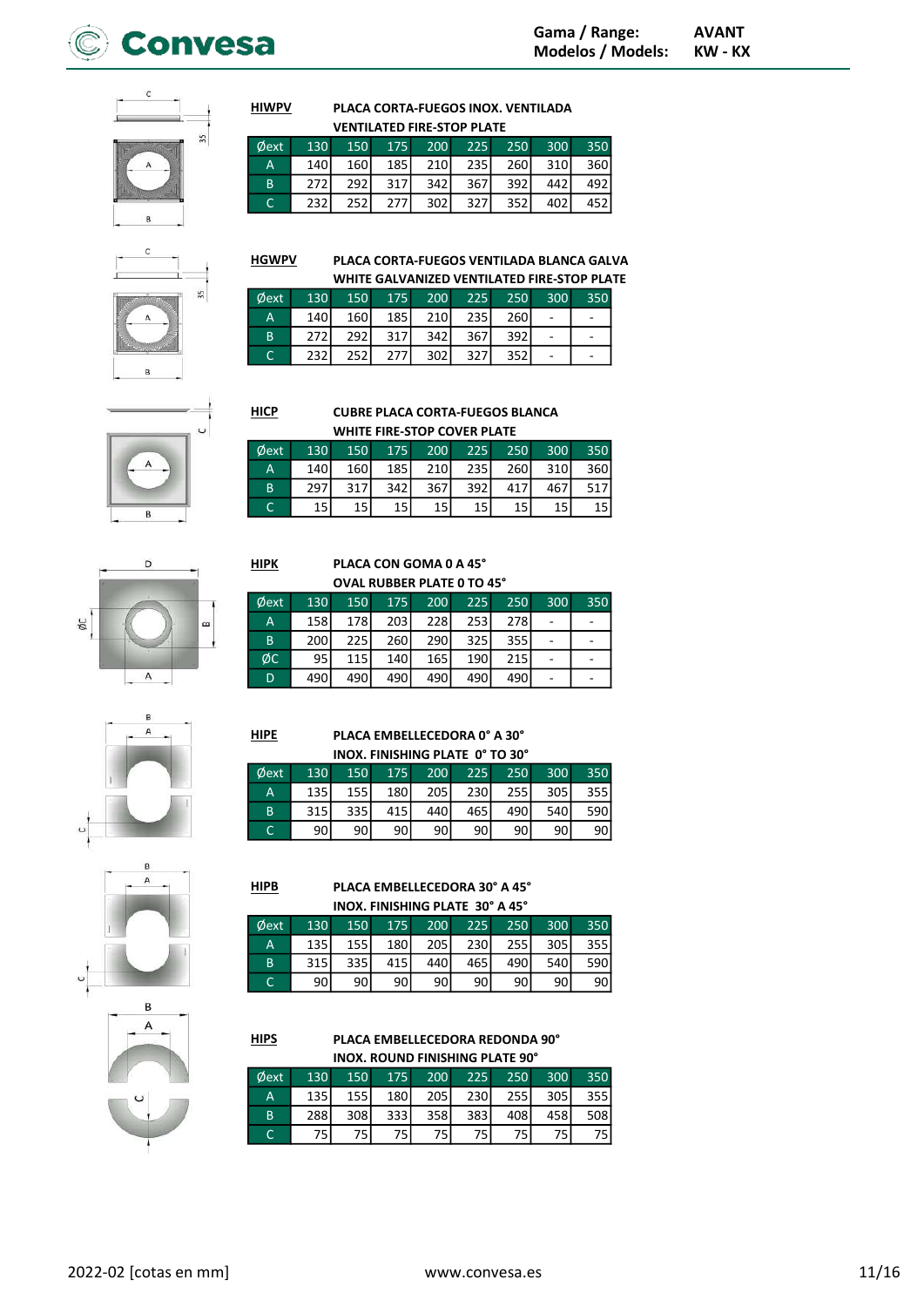

B Α  $\overline{B}$ A







# PLACA EMBELLECEDORA 1 PIEZA 90°

| 1 PIECE ROUND FINISHING PLATE 90° |                  |                  |       |       |                  |       |       |     |  |  |
|-----------------------------------|------------------|------------------|-------|-------|------------------|-------|-------|-----|--|--|
| <b>Øext</b>                       | 130 <sup>°</sup> | 150              |       |       | 175 200 225 250  |       | 300   | 350 |  |  |
| ØA                                | 139 <b>I</b>     | 159 l            | 185 l | 210 l | 235              | 260 l | -310l | 360 |  |  |
| ØΒ                                | 289              | 309 <sub>1</sub> | 335 l | 360   | 385 <sup> </sup> | 410I  | 460I  | 510 |  |  |

A 135 155 180 205 230 255 305 355 B 433 453 478 503 528 553 603 653 C | 150 150 150 150 150 150 150 150

# PLACA EMBELLECEDORA 1 PIEZA 45° 1 PIECE ROUND FINISHING PLATE 45°

| Øext | 130 | 150 | 175   | 200        | 225 | 250 | 300 | 350              |
|------|-----|-----|-------|------------|-----|-----|-----|------------------|
| A    | 135 | 155 | 181 l | <b>206</b> | 231 | 256 | 306 | 356 <sub>l</sub> |
| B    | 183 | 211 | 246   | 283        | 318 | 353 | 423 | 494 l            |
| C    | 289 | 309 | 335   | 360        | 385 | 410 | 460 | 510              |
| D    | 337 | 365 | 400   | 437        |     | 507 |     | 648              |

| HITJ |     |     | <b>TAPAJUNTAS</b>  |     |     |     |     |      |
|------|-----|-----|--------------------|-----|-----|-----|-----|------|
|      |     |     | <b>JOINT COVER</b> |     |     |     |     |      |
| Øext | 130 | 150 | 175                | 200 | 225 | 250 | 300 | 350  |
| A    | 40  | 40l | 40                 | 40  | 50l | 50  | 50  | 50 I |
| B    | 15  | 15  | 15                 | 15  | 15  | 15  | 15  |      |

|                   | ٠<br>×<br>١<br>Е          |   |
|-------------------|---------------------------|---|
| $\sim$<br>×.<br>٠ | ----<br><b>The Common</b> | Ì |
| m                 |                           |   |
| ŀ                 | ۱<br>j<br>۱               |   |

| <b>HIPM</b> |     |                    | <b>PASAMUROS</b> |     |     |     |     |      |
|-------------|-----|--------------------|------------------|-----|-----|-----|-----|------|
|             |     | <b>WALL SLEEVE</b> |                  |     |     |     |     |      |
| Øext        | 130 | 150                | 175              | 200 | 225 | 250 | 300 | 350  |
| ØA          | 150 | 175                | <b>200</b>       | 225 | 250 | 300 | 350 | 400  |
| B           | 325 | 325                | 325              | 325 | 325 | 325 | 325 | 325I |

HIPU

HIPQ

HIPR

**HIPT** 

### PLACA EMBELLECEDORA REDONDA 150 A 90° INOX. ROUND FINISHING PLATE 150 - 90°

PLACA EMBELLECEDORA REDONDA 45° INOX. ROUND FINISHING PLATE 45° Øext 130 150 175 200 225 250 300 350 A **135** 155 180 205 230 255 305 355 B 288 308 333 358 383 408 458 508 C 75 75 75 75 75 75 75 75

| <b>Oext</b> | 130   | 150   |                  | $175$ 200        | 225  | 250              | 300   | 350              |
|-------------|-------|-------|------------------|------------------|------|------------------|-------|------------------|
| A           | 135 l | 155 l | 180 <sup> </sup> | 205 <sup>1</sup> | 230l | 255              | 305 l | 355              |
| B.          | 433   | 453   | 478              | 503              | 528l | 553 <sup>I</sup> | 603I  | 653              |
|             | 150   | 150l  | 150 <sup>l</sup> | 150 <sup>I</sup> | 150  | 150              | 150l  | 150 <sup> </sup> |

PLACA EMBELLECEDORA REDONDA 150 A 45° INOX. ROUND FINISHING PLATE 150 - 45° Øext 130 150 175 200 225 250 300 350 HIPW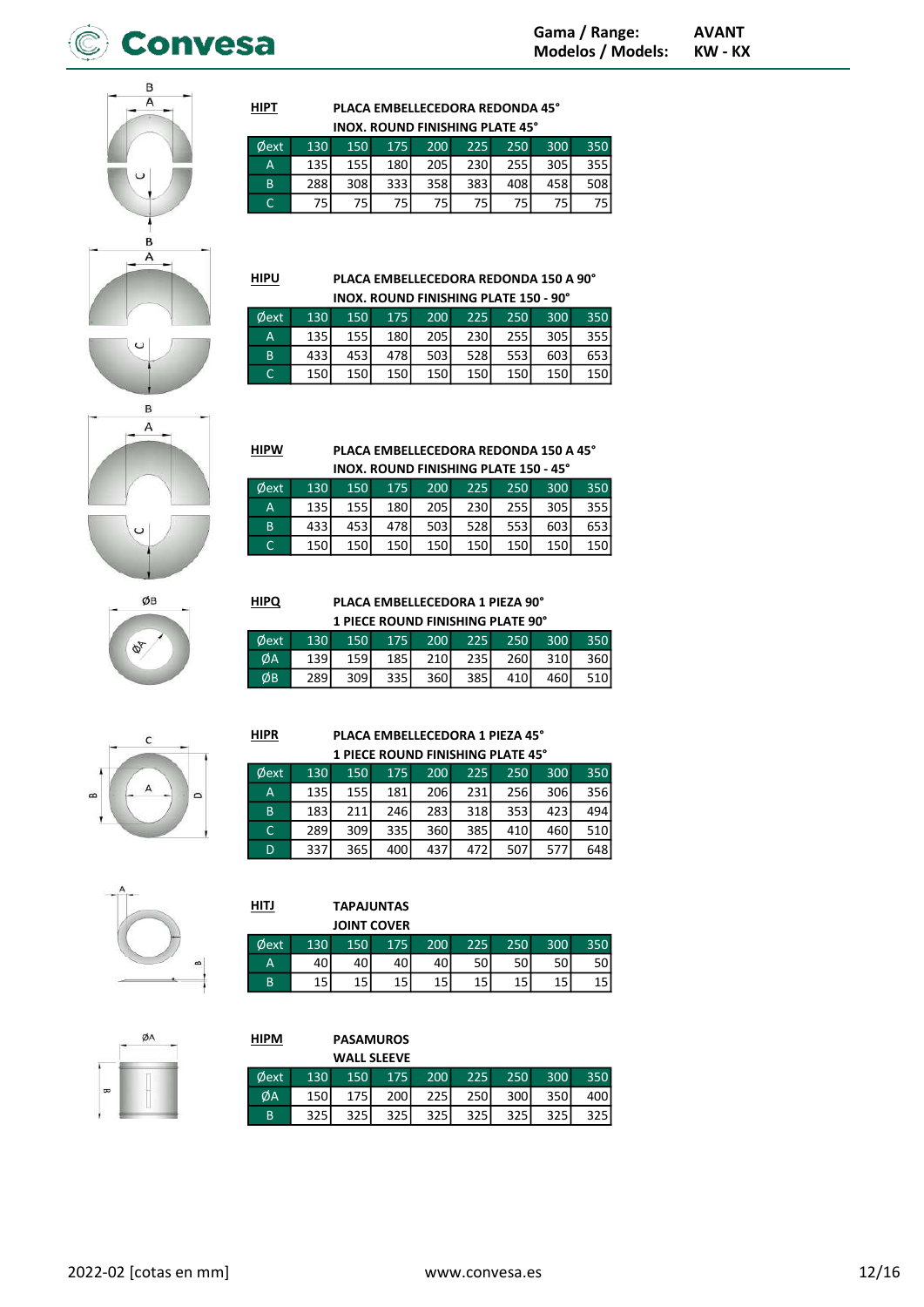

 $\overline{a}$ 

### PASAMUROS 45° EXTENSIBLE GALVA WALL SLEEVE 45° ADJUSTABLE GALVA

| $\phi$ ext   |      |  |  |                     | 130 150 175 200 225 250 300 | 350                             |
|--------------|------|--|--|---------------------|-----------------------------|---------------------------------|
| A            |      |  |  |                     |                             | 150 175 200 225 250 300 325 375 |
| <b>Bmin</b>  |      |  |  |                     | 200 200 200 200 200 200 200 | 200                             |
| <b>B</b> max | 350l |  |  | 350 350 350 350 350 | 350                         | 350                             |

| 111 II<br>п | H<br>t<br>ł<br>n<br>n<br>ı<br>٦ | ŀ<br>Ħ<br>۰ |
|-------------|---------------------------------|-------------|

| нісо |     |            |                             |      | <b>COQUILLA PASO FORJADOS</b> |
|------|-----|------------|-----------------------------|------|-------------------------------|
|      |     |            | <b>INSULATE ROOF SLEEVE</b> |      |                               |
| Øext | 130 | <b>150</b> | <b>175</b>                  | -200 |                               |
|      |     | 31NI       | 3351                        | วศกเ |                               |

150

160

 $\frac{175}{175}$ 

 $\overline{257}$ 

234

175

170

200

294

| ext | 130 150 175 200 225 250 300 |                 |  |     | 350 |
|-----|-----------------------------|-----------------|--|-----|-----|
| ŹΑ  |                             | 290 310 335 360 |  | 410 |     |
| B.  | 400                         | 400 400 400     |  |     |     |
|     |                             |                 |  |     |     |

200

180

225

 $\overline{321}$ 

**CUBRE-AGUAS ALUMINIO 0 A 35° + COLLARÍN ANTILLUVIA** ALUMINIUM FLASHING 0 TO 35° + STORM COLLAR

250

 $\overline{200}$ 

 $\overline{275}$ 

376

300

 $\overline{220}$ 

325

431

350  $\overline{250}$ 

 $\overline{375}$ 

 $503$ 

225

190

250

349



ø

A  $\mathsf{c}$ 

 $\overline{A}$ 





| Øext |     |     |     |     |         |     | 130 150 175 200 225 250 300 350 |
|------|-----|-----|-----|-----|---------|-----|---------------------------------|
| A    |     |     |     |     |         |     | 676 697 724 750 786 813 865 917 |
| B    |     |     |     |     |         |     | 655 675 700 725 750 775 825 875 |
| C    | 140 | 160 | 185 | 210 | 245 270 | 320 | 370                             |

**HICS** 

 $\alpha$ 

# **CUBREAGUAS PLOMO AJUSTABLE 20°-45°**

| LEAD FLASHING 20°- 45° |      |                  |      |             |       |       |             |                            |  |  |
|------------------------|------|------------------|------|-------------|-------|-------|-------------|----------------------------|--|--|
| ⊅ext                   | 130  |                  |      | 150 175 200 |       |       | 225 250 300 | 350                        |  |  |
| A                      | 758I | 786I             |      |             |       |       |             | 820 855 903 1000 1000 1000 |  |  |
| B                      | 655  | 675              | 700l | 725         | 750   | 775 l | 825         | 875                        |  |  |
| C                      | 140  | 160 <sup>1</sup> | 185  | 210         | 245 l | 270   | 320l        | 370I                       |  |  |

**CUBREAGUAS PLOMO AJUSTABLE 45°-60°**  $HICT$ **I EAD ELACHING AFT COP** 

| LEAD FLASHING 45 - 00 |     |     |       |            |                         |     |      |                         |  |  |
|-----------------------|-----|-----|-------|------------|-------------------------|-----|------|-------------------------|--|--|
| ext/                  | 130 |     |       |            | 150 175 200 225 250 300 |     |      | 350                     |  |  |
| $\overline{A}$        | 815 | 855 | 904 l |            |                         |     |      | 953 1000 1000 1000 1000 |  |  |
| <sup>B</sup>          | 655 | 675 | 700l  | 725        | 750                     | 775 | 825  | 875                     |  |  |
| $\subset$             | 140 | 160 | 185 l | <b>210</b> | 245                     | 270 | 320l | 370l                    |  |  |



# $\alpha$ A

 $\epsilon$ 

|                               | <b>CUBREAGUAS GOMA 0°-20°</b> |     |     |                    |            |                          |            |  |  |  |  |
|-------------------------------|-------------------------------|-----|-----|--------------------|------------|--------------------------|------------|--|--|--|--|
| <b>RUBBER FLASHING 0°-20°</b> |                               |     |     |                    |            |                          |            |  |  |  |  |
|                               |                               |     |     |                    |            | 300                      | 350        |  |  |  |  |
| 676                           | 697                           |     |     |                    |            | 865                      | 917        |  |  |  |  |
| 655                           | 675                           |     | 700 |                    | 775        | 800                      | 800        |  |  |  |  |
| 140                           | 160                           | 185 | 210 |                    | 270        | 320                      | 370        |  |  |  |  |
|                               |                               | 130 | 150 | 175<br>724I<br>700 | 200<br>750 | 225<br>786<br>700<br>245 | 250<br>813 |  |  |  |  |



 $\overline{D}$ 

**HICR** 

**HGNA**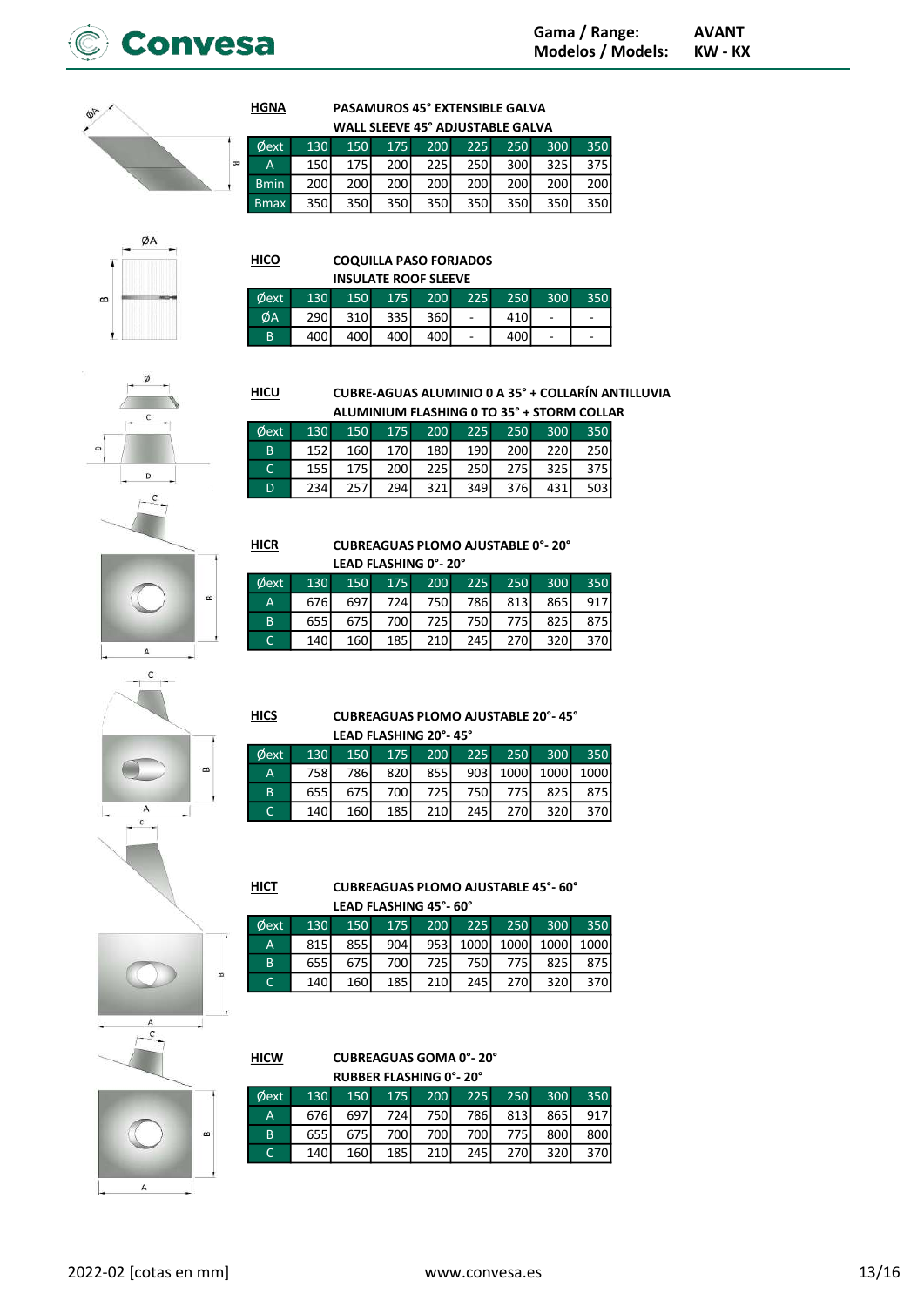

 $\alpha$  $\overline{A}$ 

 $\mathsf{C}$ 

**CUBREAGUAS GOMA 20°-45°** 

| <b>RUBBER FLASHING 20°-45°</b> |     |      |      |                     |      |               |      |      |  |
|--------------------------------|-----|------|------|---------------------|------|---------------|------|------|--|
| ⊅ext                           | 130 |      |      | 150 175 200 225 250 |      |               | 300  | 350  |  |
| A                              | 758 | 786I | 820  | 840 <sup>I</sup>    |      | 840 1000 1000 |      | 1000 |  |
| B                              | 655 | 675  | 700l | 700 <sup>1</sup>    | 700l | 775           | 800l | 800  |  |
|                                | 140 | 160  | 185  | 210                 | 245  | 270           | 320  | 370  |  |

**HICY** 

 $HILL$ 

Ør  $\phi$  $\phi$ 

**HILM** 

**KWSD** 

Øint

ØBI

Lútil

**KWDS** 

Øint  $\overline{\phi}$ BI

Lútil

**HICX** 

# **CUBREAGUAS GOMA 45°-60°**

| <b>RUBBER FLASHING 45°-60°</b> |                  |                  |     |       |        |       |                  |           |  |  |  |
|--------------------------------|------------------|------------------|-----|-------|--------|-------|------------------|-----------|--|--|--|
| <b>Oext</b>                    | 130              | 150              | 175 | 200   | $-225$ | 250   | 300 <sup>°</sup> | 350       |  |  |  |
| А                              | 815              | 840 <sup>I</sup> | 840 | 953   | 1000   | 1000l |                  | 1000 1000 |  |  |  |
| B                              | 655              | 675              | 700 | 725 l | 750    | 775   | 800l             | 800l      |  |  |  |
|                                | 140 <sub>1</sub> | 160              | 185 | 210   | 245    | 270   | 320l             | 370I      |  |  |  |



### **COLLARÍN ANTILLUVIA**

|           |     |             | <b>STORM COLLAR</b> |                  |     |     |      |     |
|-----------|-----|-------------|---------------------|------------------|-----|-----|------|-----|
| <b>om</b> | 130 | 150         | 175                 | 200              | 225 | 250 | 300  | 350 |
| ext       | 205 | <b>2251</b> | 275                 | 300              | 325 | 350 | 400l | 450 |
| int       | 130 | 150         | 175                 | 200 <sup>1</sup> | 225 | 250 | 300  | 350 |
| A         | 75' | 75          | 100                 | 100              | 100 | 100 | 100  | 100 |



# **COLLARÍN ANTILLUVIA CORTO**

**ADAPTOR BITO KW** 

125

125

134

**ADAPTOR KW TO BI** 

125

125

140

100

100

134

100

100

140

80

80

134

80

80

140

| <b>SHORT STORM COLLAR</b> |     |     |                  |     |     |     |     |                 |  |
|---------------------------|-----|-----|------------------|-----|-----|-----|-----|-----------------|--|
| nom                       | 130 | 150 | 175              | 200 | 225 | 250 | 300 | 350             |  |
| ⊅ext                      | 256 | 276 | 302 <sub>l</sub> | 326 | 351 | 376 | 426 | 476I            |  |
| 2int                      | 131 | 151 | 176              | 201 | 226 | 251 | 301 | 351             |  |
| А                         | 32  | 32  | 32               | 32  | 32  | 32  | 32  | 32 <sub>1</sub> |  |

**MANGUITO DE UNIÓN BI A KW** 

150

150

134

150

150

140

**MANGUITO DE UNIÓN KW A BI** 

175

175

134

175

175

140

200

200

134

200

200

140

250

250

 $\frac{134}{ }$ 

250

250

140

300

300

134

300

300

140

|      | Øint |
|------|------|
| itil | ń    |
| ٧    |      |

# ØBI  $\overline{u}$  $\emptyset$ int



### **KWVD MANGUITO VB A KW**

|       |                 | <b>ADAPTOR VB TO KW</b> |     |     |     |            |     |     |
|-------|-----------------|-------------------------|-----|-----|-----|------------|-----|-----|
| Øint  | 80 <sup>1</sup> | 100 <sup>1</sup>        | 125 | 150 | 175 | 200        | 250 | 300 |
| ØVB   | 80 <sup>1</sup> | 100 <sup>1</sup>        | 125 | 150 | 175 | <b>200</b> | 250 | 300 |
| Lútil | 100             | 100 <sub>1</sub>        |     |     |     | -          |     |     |



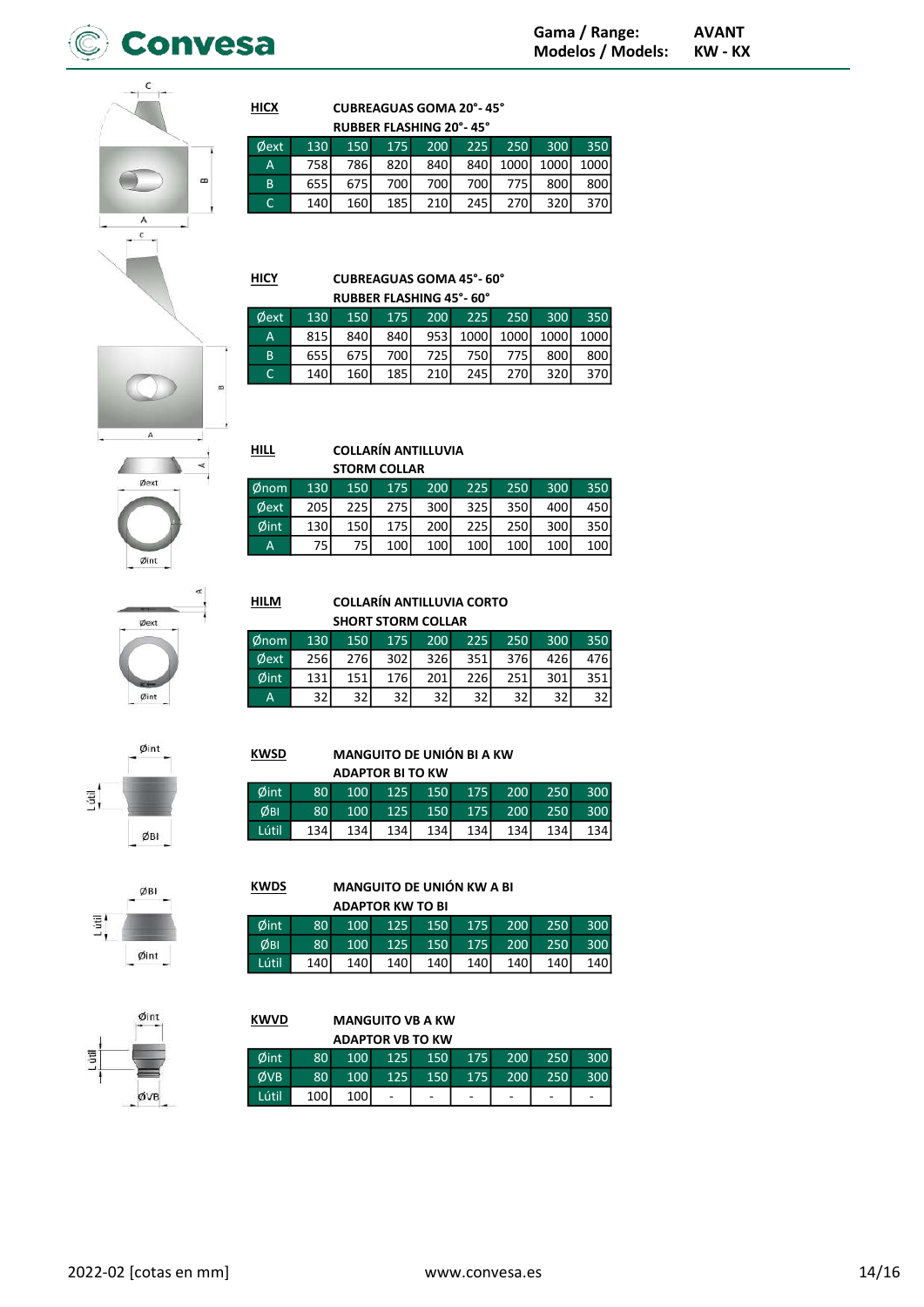

ØVB







|         | Øint 80 100 125 150 175 200 250 300 |  |  |                             |  |
|---------|-------------------------------------|--|--|-----------------------------|--|
|         | ØVB 80 100 125 150 175 200 250 300  |  |  |                             |  |
| Lútil I |                                     |  |  | 170 170 170 170 170 170 170 |  |
|         |                                     |  |  |                             |  |

EXTENSIBLE VITRIFICADO A KW DE 0,5 m **KWVKA** 

|       | <b>CONNECTING PIPE STARTER LENGHT 0.5 m</b> |  |                         |  |  |       |  |     |  |  |  |
|-------|---------------------------------------------|--|-------------------------|--|--|-------|--|-----|--|--|--|
| Øint  | 80 <sub>1</sub>                             |  | 100 125 150 175 200 250 |  |  |       |  | 300 |  |  |  |
| ØVB   | 80                                          |  | 100 125 150 175 200 250 |  |  |       |  | 300 |  |  |  |
| Lútil | 465 l                                       |  | 465 465 465 465         |  |  | 465 I |  |     |  |  |  |

EXTENSIBLE VITRIFICADO A KW DE 1 m **KWVKW** 

| <b>CONNECTING PIPE STARTER LENGHT 1 m</b> |                 |                  |       |       |                     |     |     |     |  |  |
|-------------------------------------------|-----------------|------------------|-------|-------|---------------------|-----|-----|-----|--|--|
| Øint                                      | 80 <sub>1</sub> | 100 <sup>1</sup> |       |       | 125 150 175 200 250 |     |     | 300 |  |  |
| ØVB                                       | 80 <sub>1</sub> | 100 <sup>1</sup> | 125   | 150   | $-175$              | 200 | 250 | 300 |  |  |
| Lútil                                     | 965             | 965 l            | 965 l | 965 l | 9651                | 965 |     |     |  |  |

KWAR

**KWAT** 

KW ADAPTADOR AJUSTABLE 0,5 m ADJUSTABLE CONNECTING PIPE 0,5 m

| ADJUSTABLE CONNECTING PIPE 0.5 M |                              |                          |      |     |     |     |                          |   |  |  |
|----------------------------------|------------------------------|--------------------------|------|-----|-----|-----|--------------------------|---|--|--|
| $\emptyset$ int                  | 80 <sup>°</sup>              | 100                      | 125  | 150 | 175 | 200 | -                        | - |  |  |
| $\emptyset$ univ                 | 78                           | 98                       | 123  | 148 | 173 | 198 | -                        | - |  |  |
| <b>Lmin</b>                      | $\qquad \qquad \blacksquare$ | $\overline{\phantom{a}}$ | 470I | 470 |     | ٠   | $\overline{\phantom{0}}$ | - |  |  |
| <b>Lmax</b>                      | $\qquad \qquad -$            | $\qquad \qquad -$        | 605  | 605 |     | ٠   | ۰                        |   |  |  |

KW ADAPTADOR AJUSTABLE 1 m ADJUSTABLE CONNECTING PIPE 1 m Øint 80 100 125 150 175 200 - - Øuniv 78 98 123 148 173 198 - - Lmin - - | - | 970 970 - | - | - | -Lmax - | - |1105 |1105 | - | - | - | -

ä Øuniv.





Øint L útil Øuniv. SO<sub>1</sub>

KWAC

# Øint 80 100 125 150 175 200 - - Øuniv 78 98 123 148 173 198 - -

ADAPTADOR AJUSTABLE 0,5 m CON CODO 45°

ADJUSTABLE CONNECTING PIPE 0,5 m WITH ELBOW 45°

| <b>Wulliv</b> | , o                      | JO 11 | ᆂᆇᇦ | - 170 | 17 J I | 150 L |                          |  |
|---------------|--------------------------|-------|-----|-------|--------|-------|--------------------------|--|
| Lmin          | $\overline{\phantom{0}}$ | -     | 450 | 450   | -      | ۰     | $\overline{\phantom{a}}$ |  |
| Lmax          | $\overline{\phantom{0}}$ | -     |     | 575   | -      | ٠     | $\overline{\phantom{0}}$ |  |
|               |                          |       |     |       |        |       |                          |  |

### ADAPTADOR A CALDERA MACHO MALE BOILER ADAPTOR KWSDM

|       | Øint 80 100 125 150 175 200 250 300 |  |                                     |  |  |
|-------|-------------------------------------|--|-------------------------------------|--|--|
|       | Øuniv 78 98 123 148 173 198 248 298 |  |                                     |  |  |
| Lútil |                                     |  | 169 169 169 169 169 169 169 169 169 |  |  |
|       |                                     |  |                                     |  |  |

ADAPTADOR A CALDERA MACHO AMPLIADO INCREASER MALE BOILER ADAPTOR **KWSAM** 

| Øint                | ъ,                       | 100              |     |     | 125 150 175 200 |     | 250   | 300   |
|---------------------|--------------------------|------------------|-----|-----|-----------------|-----|-------|-------|
| <b><i>Ouniv</i></b> | $\overline{a}$           | 78               | 98  |     | 123 148 173     |     | 198   | 248   |
| Lútil               | $\overline{\phantom{a}}$ | 169 <sup>I</sup> | 169 | 169 | 169             | 169 | 169 l | 169 l |
|                     |                          |                  |     |     |                 |     |       |       |

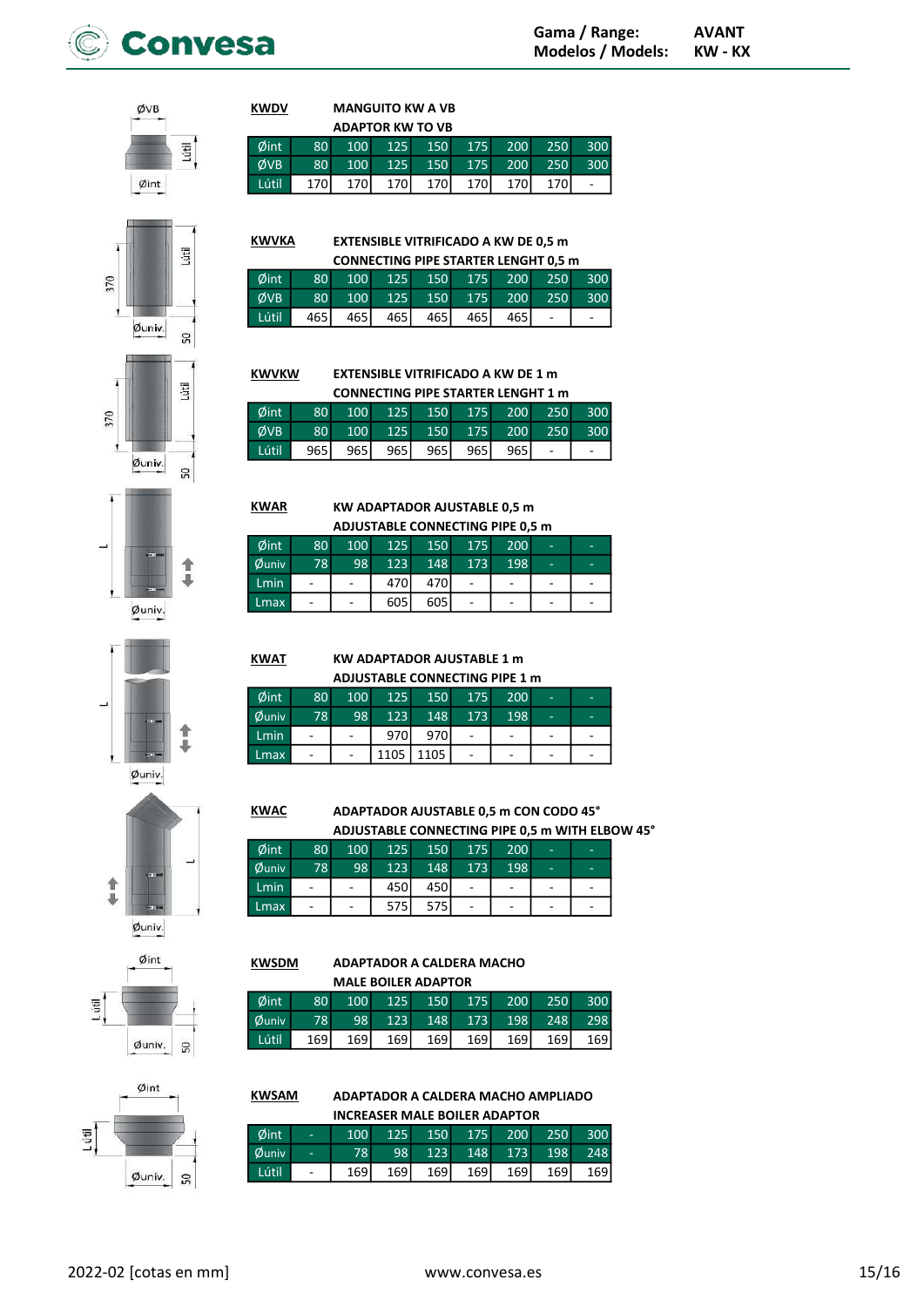



### ADAPTADOR A CALDERA MACHO PLANO 1 m FLAT MALE BOILER ADAPTOR 1 m **KWME**

| FLAT MALE BOILER ADAPTOR 1 m |                 |      |     |       |     |                         |      |        |  |  |  |  |  |
|------------------------------|-----------------|------|-----|-------|-----|-------------------------|------|--------|--|--|--|--|--|
| Øint                         | 80 <sup>1</sup> |      |     |       |     | 100 125 150 175 200 250 |      | $-300$ |  |  |  |  |  |
| <b><i>Ouniv</i></b>          | 78              | 98   |     |       |     | 123 148 173 198 248     |      | 298    |  |  |  |  |  |
| Lútil                        | 924             | 924I | 924 | 924 l | 924 | 924                     | 924I | 924    |  |  |  |  |  |

# L útil 9 Øuniv

### ADAPTADOR A CALDERA MACHO PLANO KWMD

|       | <b>FLAT MALE BOILER ADAPTOR</b> |     |     |                 |         |      |     |                   |  |  |  |  |  |  |
|-------|---------------------------------|-----|-----|-----------------|---------|------|-----|-------------------|--|--|--|--|--|--|
| Øint  | 80 <sup>°</sup>                 | 100 |     | 125 150 175 200 |         |      | 250 | .300 <sub>1</sub> |  |  |  |  |  |  |
| Øuniv | 78                              | 98  | 123 |                 | 148 173 | 198  | 248 | 298               |  |  |  |  |  |  |
| Lútil | 44                              | 44  | 44  | 44              | 44      | 44 I | 44  | 44                |  |  |  |  |  |  |

 $\mathbf{Q}$ itil Øuniv.

### INCREASER FLAT MALE BOILER ADAPTOR Øint 80 100 125 150 175 200 250 300 Øuniv - 78 98 123 148 173 198 248 Lútil - 64 64 64 64 64 64 64

ADAPTADOR A CALDERA TIPO 1 BOILER ADAPTOR TYPE 1

Øint 80 100 125 150 175 200 250 300 B.C 80÷95 100÷115 125÷140 150÷165 175÷190 200÷215 250÷255 300÷315 Lútil 159 159 159 159 159 159 159 159

ADAPTADOR A CALDERA MACHO PLANO AMPLIADO



# Lüfil  $B.C$

### ADAPTADOR A CALDERA TIPO 2 BOILER ADAPTOR THE 3 KWALA D

|       | <b>DUILER ADAPTUR TYPE Z</b> |                  |        |                |                |                |                |                  |  |  |  |  |  |
|-------|------------------------------|------------------|--------|----------------|----------------|----------------|----------------|------------------|--|--|--|--|--|
| Øint  | 80 <sup>1</sup>              | 100 <sup>1</sup> | 125    | 150            | 175            | <b>200</b>     | 250            | 300 <sup>1</sup> |  |  |  |  |  |
| B.C   | $\equiv$                     | $80 - 95$        | 80÷120 | $100 \div 145$ | $125 \div 170$ | $150 \div 195$ | $200 \div 245$ | 250÷295          |  |  |  |  |  |
| Lútil | $\overline{\phantom{a}}$     | 159 l            | 159l   | 159 l          | 159            | 159            | 159 <b> </b>   | 159 l            |  |  |  |  |  |

# $Qint$ Lútil  $B.C$

### ADAPTADOR A CALDERA TIPO 3 BOILER ADAPTOR TYPE 3 **KWAD**

|       | <b>BUILER ADAPTOR TYPE 3</b> |                  |                |                |         |         |                |                  |  |  |  |  |  |
|-------|------------------------------|------------------|----------------|----------------|---------|---------|----------------|------------------|--|--|--|--|--|
| Øint  | 80                           | 100              | 125            | 150            | 175     | 200     | 250            | 300 <sup>1</sup> |  |  |  |  |  |
| B.C   | $100 \div 125$               | $120 \div 145$   | $145 \div 170$ | $170 \div 195$ | 195÷220 | 220÷245 | $270 \div 295$ | 320÷345          |  |  |  |  |  |
| Lútil | 184                          | 184 <sup>I</sup> | 184            | 184            | 184     | 184     | 184            | 184 l            |  |  |  |  |  |



| Øint | <b>KWAD</b> |
|------|-------------|
|      | Øint        |
|      |             |

h

**KWMB** 

KWAD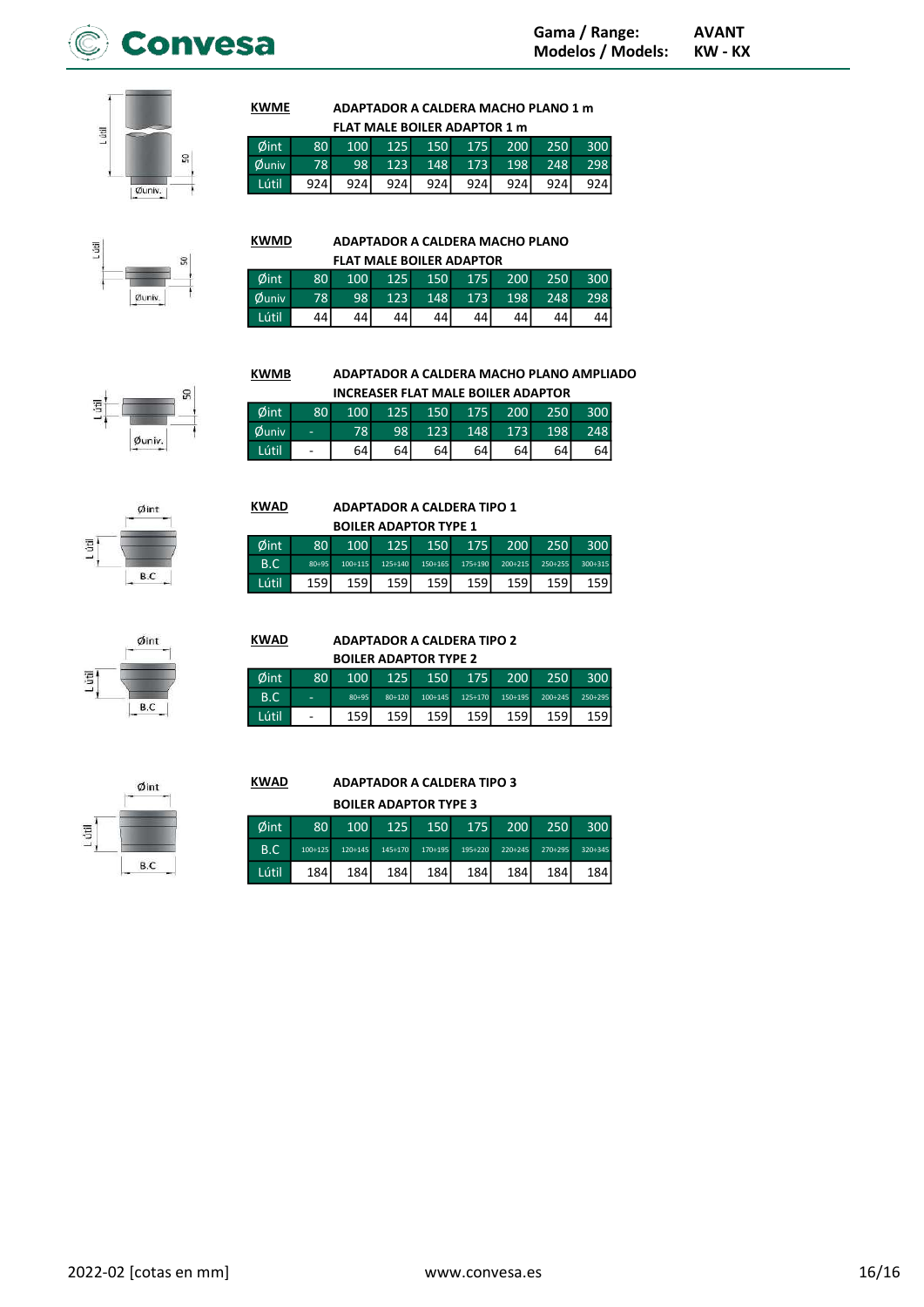

Øext  $\prec$  $\sigma$ int Lútil

**Fil** 

E

| <u>KXT1</u><br>KAT1 |     | PIPE 1 M         | <b>MÓDULO 1 M</b> |            |     |                  |      |      |     |     |     |     |
|---------------------|-----|------------------|-------------------|------------|-----|------------------|------|------|-----|-----|-----|-----|
| $\emptyset$ int     | 125 | 150 <sup>°</sup> | 175               | <b>200</b> | 250 | 300 <sup>°</sup> | 350  | 400  | 450 | 500 | 550 | 600 |
|                     |     |                  |                   |            |     |                  |      |      |     |     |     |     |
| Øext                | 175 | 200              | 225               | 250        | 300 | 350              | 400  | 450  | 500 | 550 | 600 | 650 |
| L útil              | 965 | 965              | 965               | 965        | 965 | 965 l            | 950l | 950l | 950 | 950 | 950 | 950 |
| $\overline{A}$      | 29  | 29               | 29                | 29         | 29  | 29               | 40   | 40   | 40  | 40  | 40  | 40  |

| <u>кхто</u> |       | <b>MÓDULO 0,5 M</b> |                             |       |     |       |       |              |       |     |             |     |  |
|-------------|-------|---------------------|-----------------------------|-------|-----|-------|-------|--------------|-------|-----|-------------|-----|--|
| <b>KATO</b> |       | <b>PIPE 0.5 M</b>   |                             |       |     |       |       |              |       |     |             |     |  |
| Øint        | 125   |                     | 150 175 200 250 300 350 400 |       |     |       |       |              |       |     | 450 500 550 | 600 |  |
| L útil      | 465 l | 4651                | 465                         | 465 l | 465 | 465 l | 450 l | 450 <b>I</b> | 450 l | 450 | 450         | 450 |  |

| <b>KXTP</b> | MÓDULO 0.25 M |                    |     |     |                  |                  |                     |       |                  |       |             |       |
|-------------|---------------|--------------------|-----|-----|------------------|------------------|---------------------|-------|------------------|-------|-------------|-------|
| <b>KATP</b> |               | <b>PIPE 0.25 M</b> |     |     |                  |                  |                     |       |                  |       |             |       |
| $\phi$ int  | $125 -$       | $\sqrt{150}$       |     |     |                  |                  | 175 200 250 300 350 |       | 400 450 500      |       | 550         | 600   |
| L útil      |               | 215I               | 215 | 215 | 215 <sup> </sup> | 215 <sup> </sup> | 200 <sup>1</sup>    | 200 l | 200 <sup>1</sup> | 200 l | <b>2001</b> | 200 l |



# KAE5

KXE5

**KXTQ** 

**KXTR** 

### MÓDULO EXTENSIBLE 0,50 A 0,82 M ADJUSTABLE PIPE 0.50 TO 0.82 M

| ື      | ADJUSTABLE FIFE 0.30 TO 0.82 IVI |  |  |  |  |  |  |  |  |  |  |                                                 |
|--------|----------------------------------|--|--|--|--|--|--|--|--|--|--|-------------------------------------------------|
| dint - |                                  |  |  |  |  |  |  |  |  |  |  | 125 150 175 200 250 300 350 400 450 500 550 600 |
|        |                                  |  |  |  |  |  |  |  |  |  |  |                                                 |
|        |                                  |  |  |  |  |  |  |  |  |  |  |                                                 |



### **KXEG** MÓDULO EXTENSIBLE 0,35 A 0,50 M

| <b>AEG</b> | ADJUSTABLE PIPE 0.35 TO 0.50 M |  |  |  |  |  |  |  |  |  |  |                                                 |
|------------|--------------------------------|--|--|--|--|--|--|--|--|--|--|-------------------------------------------------|
| sint -     |                                |  |  |  |  |  |  |  |  |  |  | 125 150 175 200 250 300 350 400 450 500 550 600 |
|            |                                |  |  |  |  |  |  |  |  |  |  |                                                 |
|            |                                |  |  |  |  |  |  |  |  |  |  |                                                 |



# **TRAMO 1M CON REGISTRO**

| <b>KATQ</b> |     |       |       | PIPE 1M WITH REGISTER |     |       |     |             |     |                  |     |             |
|-------------|-----|-------|-------|-----------------------|-----|-------|-----|-------------|-----|------------------|-----|-------------|
| Øint        | 125 | 150   | 175   | 200                   | 250 | 300   | 350 | 400         | 450 | 500              | 550 | 600         |
| L útil      | 965 | 965 l | 9651  | 965                   | 965 | 965 l | 948 | 948         | 948 | 948              | 948 | 948         |
| A           | 496 | 496   | 496 l | 496                   | 496 | 496I  | 495 | 495         | 495 | 495              | 495 | 495         |
| Ød          | 90  | 100   | 1301  | 150                   | 180 | 200 l | 220 | <b>2201</b> | 220 | 220 <sub>1</sub> | 220 | <b>2201</b> |



# TRAMO 0,5M CON REGISTRO

| <b>KATR</b>    |       |                  |            | PIPE 0.5M WITH REGISTER |                  |                  |                  |             |      |         |       |       |
|----------------|-------|------------------|------------|-------------------------|------------------|------------------|------------------|-------------|------|---------|-------|-------|
| $\phi$ int     | 125   | 150 <sup>1</sup> | 175        | <b>200</b>              | 250              |                  | 300 350          | 400         |      | 450 500 | 550   | 600   |
| L útil         | 465 l | 465 I            | 465 l      | 465                     | 465 l            | 465              | 448              | 448         | 448  | 448     | 448I  | 448 l |
| $\overline{A}$ | 246I  | 246I             | 246 l      | 246 <sup>I</sup>        | 246 <sup>I</sup> | 246              | 245 <sup>I</sup> | 245 l       | 245  | 245     | 245 l | 245 l |
| Ød             | 90    | 100 <sup>1</sup> | <b>130</b> | 150                     | 180 <sup>1</sup> | 200 <sup>1</sup> | <b>220</b>       | <b>2201</b> | 220l | 220     | 220   | 220I  |



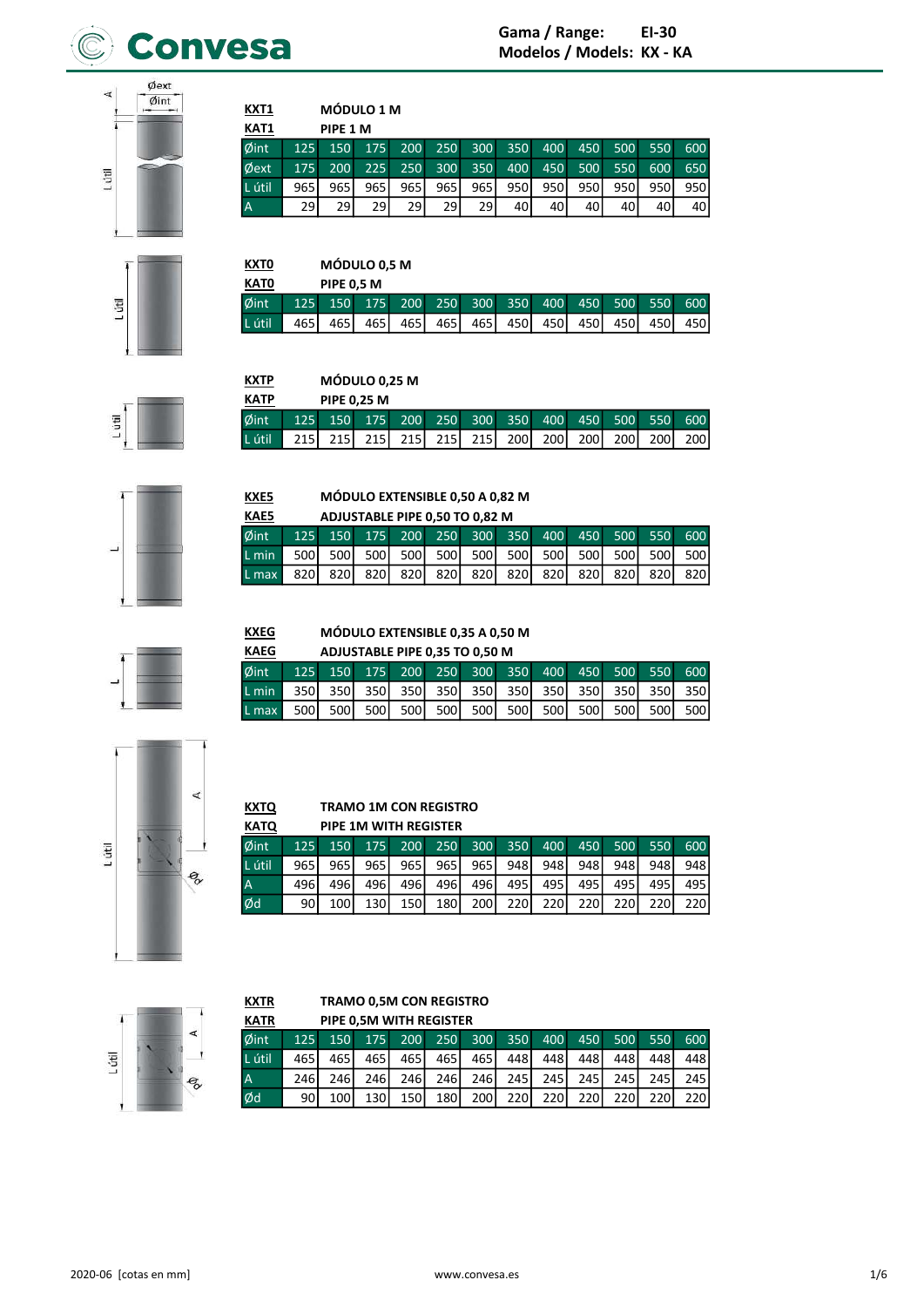



| <b>KXCQ</b> |     | CODO 15°  |      |     |     |     |                 |       |     |     |     |     |
|-------------|-----|-----------|------|-----|-----|-----|-----------------|-------|-----|-----|-----|-----|
| <b>KACQ</b> |     | ELBOW 15° |      |     |     |     |                 |       |     |     |     |     |
| $\phi$ int  | 125 | 150       | 175  | 200 | 250 | 300 | 350             | 400   | 450 | 500 | 550 | 600 |
| ΙX          | 11  |           |      |     | 13  | 13  | 16 <sup>1</sup> | 17    | 18  | 19  | 19  | 20  |
| Y           |     |           | 1181 | 121 | 128 | 134 | 167             | 173 l | 180 | 186 | 189 | 199 |

| ×<br>v | × | ٠<br>m<br>τ |
|--------|---|-------------|
|        |   |             |

| <b>KXCT</b>             |     | CODO 30°         |                  |     |      |       |      |     |     |     |     |     |
|-------------------------|-----|------------------|------------------|-----|------|-------|------|-----|-----|-----|-----|-----|
| <b>KACT</b>             |     | ELBOW 30°        |                  |     |      |       |      |     |     |     |     |     |
| Øint                    | 125 | 150 <sup>1</sup> | 175              | 200 | 250  | 300   | 350  | 400 | 450 | 500 | 550 | 600 |
| $\overline{\mathsf{x}}$ | 26  | 28               | 30               | 31  | 35 I | 38 I  | 45   | 48  | 52  | 55  | 58  | 62  |
| <b>Y</b>                | 130 | 136              | 142 <sub>1</sub> | 148 | 161  | 173 l | 211l | 224 | 236 | 249 | 259 | 274 |

| <b>KXCC</b> |     | CODO 45°  |     |      |     |       |                  |      |      |      |     |     |
|-------------|-----|-----------|-----|------|-----|-------|------------------|------|------|------|-----|-----|
| <b>KACC</b> |     | ELBOW 45° |     |      |     |       |                  |      |      |      |     |     |
| Øint        | 125 | 150       | 175 | 200  | 250 | 300   | 350              | 400  | 450  | 500  | 550 | 600 |
| ΙX          | 48  | 52        | 56  | 59   | 67  | 74I   | 81,4             | 91,5 | 98.8 | 106  | 113 | 121 |
| <b>Y</b>    | 143 | 152       | 161 | 1691 | 187 | 205 l | 240 <sup>I</sup> | 265  | 2831 | 300l | 318 | 336 |



| <b>KXCN</b> |     | CODO 90°         |       |                  |                  |                  |                  |     |      |       |      |     |
|-------------|-----|------------------|-------|------------------|------------------|------------------|------------------|-----|------|-------|------|-----|
| <b>KACN</b> |     | ELBOW 90°        |       |                  |                  |                  |                  |     |      |       |      |     |
| Øint        | 125 | 150 <sup>°</sup> | 175   | 200              | 250              | 300 <sup>°</sup> | 350              | 400 | 450  | 500   | 550  | 600 |
|             | 138 | 1501             | 163 l | <b>175</b>       | 200 <sup>1</sup> | <b>2251</b>      | 286              | 311 | 336I | 361 l | 386I | 453 |
|             | 167 | 1791             | 192   | 204 <sub>1</sub> | <b>2291</b>      | 254              | 330 <sup>1</sup> | 355 | 380I | 405 l | 430  | 497 |



| κтс              |      | TE 135°          |     |      |       |       |      |             |       |      |                   |     |
|------------------|------|------------------|-----|------|-------|-------|------|-------------|-------|------|-------------------|-----|
| ΆТС              |      | <b>TEE 135°</b>  |     |      |       |       |      |             |       |      |                   |     |
| <sup>S</sup> int | 125  | 150 <sup>°</sup> | 175 | 200  | 250   |       |      | 300 350 400 | 450   | 500  | 550               | 600 |
| útil             | 388I | 424              | 459 | 495  | 565 l | 636 l | 722  | 792 l       | 941 l |      | 941   1005   1075 |     |
|                  | 306I | 333I             | 359 | 386l | 439   | 4921  | 551l | 604         | 657l  | 710I | 7631              | 816 |
|                  | 199  | 220              | 242 | 263  | 306   | 348   | 412  | 455         | 497   | 540  | 583               | 625 |

| - |  | Chit. |
|---|--|-------|
|   |  | ω     |
| È |  | ٠     |
|   |  |       |
|   |  |       |

| <b>KXTN</b> |     | <b>TE 90°</b> |      |     |       |       |             |     |              |     |      |      |
|-------------|-----|---------------|------|-----|-------|-------|-------------|-----|--------------|-----|------|------|
| <b>KATN</b> |     | TEE 90°       |      |     |       |       |             |     |              |     |      |      |
| Øint        | 125 | 150           | 175  | 200 | 250   | 300   | 350         | 400 | 450          | 500 | 550  | 600  |
| L útil      | 286 | 3041          | 336l | 361 | 411   | 461 l | 536I        | 586 | 636 <b>1</b> | 686 | 736l | 7861 |
| B           | 129 | 138           | 154  | 166 | 191   | 216   | 246I        | 271 | 296I         | 321 | 346  | 371  |
|             | 158 | 170           | 183  | 195 | 220 l | 245   | <b>2901</b> | 315 | 340I         | 365 | 390  | 415  |

| KXTA        |     | <b>TAPA</b> |    |    |                 |    |      |      |     |      |     |     |
|-------------|-----|-------------|----|----|-----------------|----|------|------|-----|------|-----|-----|
| <b>KATA</b> |     | LID         |    |    |                 |    |      |      |     |      |     |     |
| Øint        | 125 | 150         |    |    | 175 200 250 300 |    | 350  | 400  | 450 | .500 | 550 | 600 |
|             | 46  | 46          | 46 | 46 | 46              | 46 | 50 l | 50 l | 50  | 50   | 50  | 50  |

| KXTD        |         | <b>TAPA CON DRENAJE</b> |                                                                                                                  |    |    |    |      |    |    |    |    |     |  |
|-------------|---------|-------------------------|------------------------------------------------------------------------------------------------------------------|----|----|----|------|----|----|----|----|-----|--|
| <b>KATD</b> |         | LID WITH DRAIN          |                                                                                                                  |    |    |    |      |    |    |    |    |     |  |
| Øint        | $125 -$ |                         | 300<br><b>200</b><br>350<br>450<br>250<br>400 <sup>1</sup><br>500 <sup>°</sup><br>550 <sup>1</sup><br>175<br>150 |    |    |    |      |    |    |    |    | 600 |  |
| B           | 46      | 46                      | 46                                                                                                               | 46 | 46 | 46 | 50 l | 50 | 50 | 50 | 50 | 50  |  |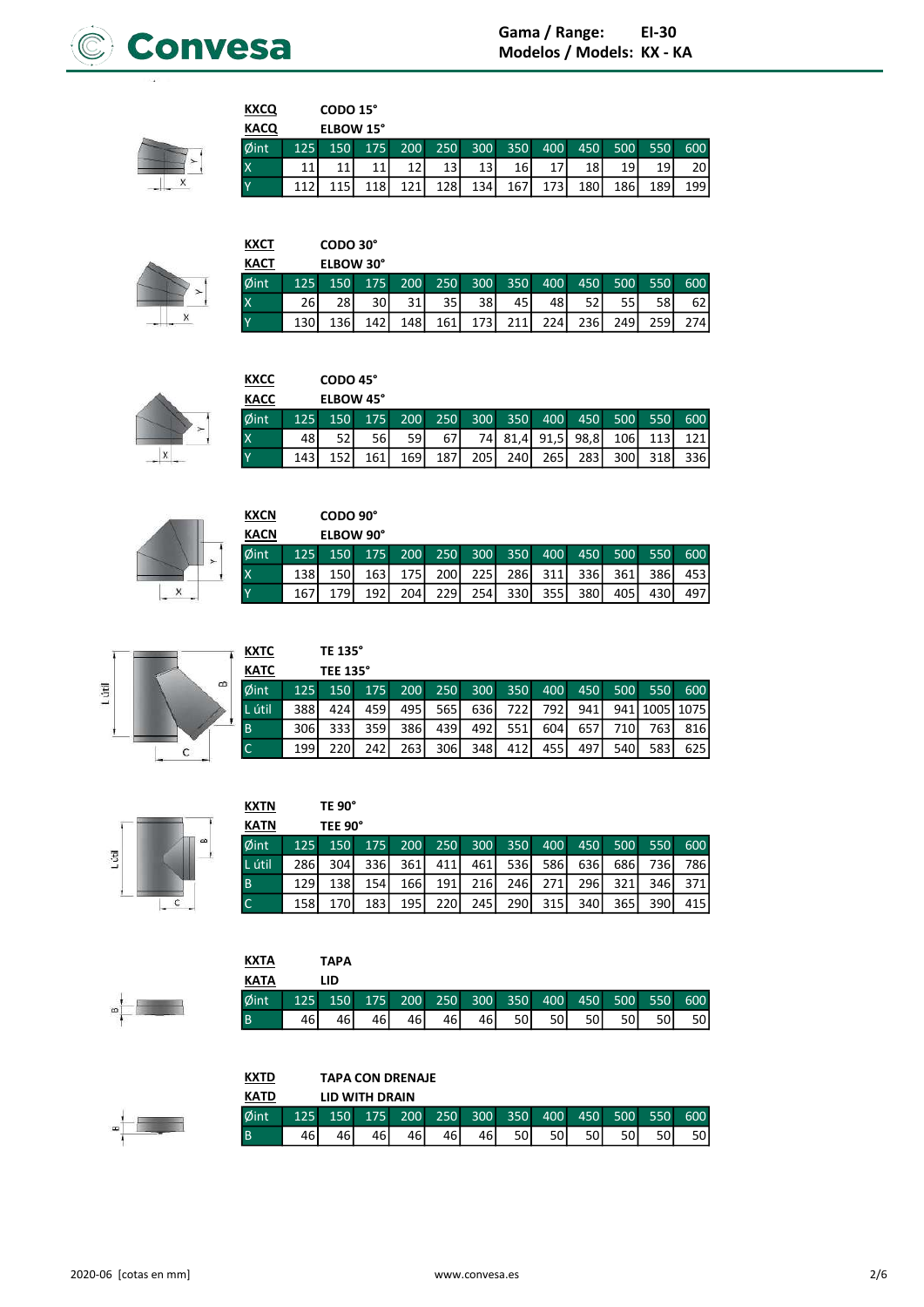



# **CAPERUZA**

**KXCP** 

| <b>KACP</b>    |      | <b>CAP</b>                                      |       |                                             |     |                               |  |  |  |
|----------------|------|-------------------------------------------------|-------|---------------------------------------------|-----|-------------------------------|--|--|--|
| $\phi$ int     |      | 125 150 175 200 250 300 350 400 450 500 550 600 |       |                                             |     |                               |  |  |  |
| $\overline{B}$ | 272I |                                                 |       | 295 357 341 380 428 508 548 564 571 579 586 |     |                               |  |  |  |
| $\overline{C}$ | 350I | 400 l                                           | 500 l | 500                                         | 595 | 660 750 840 900 950 1000 1050 |  |  |  |



### **KXCA CAPERUZA ANTIRREVOCO**

| <b>KACA</b>    |       |         | <b>ANTI-WIND COWL</b> |       |       |  |             |                                         |                                                 |
|----------------|-------|---------|-----------------------|-------|-------|--|-------------|-----------------------------------------|-------------------------------------------------|
| Øint           |       |         |                       |       |       |  |             |                                         | 125 150 175 200 250 300 350 400 450 500 550 600 |
| <b>B</b>       | 245 I |         |                       |       |       |  |             | 250 265 275 285 300 385 395 450 460 470 | 520                                             |
| $\overline{C}$ | 325I  | 350 375 | 430 l                 | 480 l | 530 l |  | 750 800 900 |                                         | - 950   1000   1150 <b> </b>                    |



### **KXJE CAPERUZA JET**

| KAJE           | <b>JET CAP</b> |         |  |  |                                                 |      |                                                   |
|----------------|----------------|---------|--|--|-------------------------------------------------|------|---------------------------------------------------|
| $\phi$ int     |                |         |  |  | 125 150 175 200 250 300 350 400 450 500 550 600 |      |                                                   |
| $\overline{B}$ |                |         |  |  |                                                 |      | 319 363 406 450 538 625 713 800 888 975 1063 1150 |
| l C            | 310 l          | 349 388 |  |  | 465 543 621 700 779                             | 858I | 936 1015                                          |

|          | <b>KXCO</b> |       | <b>CONO</b> |     |       |       |       |             |       |                                             |                  |
|----------|-------------|-------|-------------|-----|-------|-------|-------|-------------|-------|---------------------------------------------|------------------|
|          | <b>KACO</b> |       | <b>CONE</b> |     |       |       |       |             |       |                                             |                  |
|          | $\phi$ int  |       |             |     |       |       |       |             |       | 125 150 175 200 250 300 350 400 450 500 550 | 600 <sub>1</sub> |
| <b>B</b> |             | 190 l | 190 l       | 190 | 190 l | 190 l | 190 l | 250 250 250 | 250 l | 250                                         | 250 l            |



**KXTH** 

**KXRE** 

# TERMINAL SALIDA HORIZONTAL

| КАТН | <b>HORIZONTAL OUTLET</b>                    |  |  |                                         |  |  |       |
|------|---------------------------------------------|--|--|-----------------------------------------|--|--|-------|
| Øint | 125 150 175 200 250 300 350 400 450 500 550 |  |  |                                         |  |  | 600   |
| l B  |                                             |  |  | 250 268 285 320 355 430 465 490 535 570 |  |  | 605 l |

| <b>KXAM</b>  |                  | <b>AMPLIACIÓN</b> |            |                         |                  |       |                  |                  |           |      |     |     |
|--------------|------------------|-------------------|------------|-------------------------|------------------|-------|------------------|------------------|-----------|------|-----|-----|
| KAAM         |                  | <b>INCREASER</b>  |            |                         |                  |       |                  |                  |           |      |     |     |
| <b>ØAint</b> | 125              |                   |            | 150 175 200 250 300 350 |                  |       |                  |                  | $400$ 450 | 500  | 550 | 600 |
| <b>ØBint</b> | 150 <sup>°</sup> | 175               | <b>200</b> | 250                     | 300 <sup>°</sup> | 350   | 400              | 450              | 500       | 550  | 600 | 650 |
| L útil       | 175              | 175 l             | 175 l      | <b>175</b>              | 175 l            | 195 l | 210 <sub>l</sub> | 210 <sub>l</sub> | 210I      | 210I |     | 210 |



# **REDUCCIÓN REDUCTION**

| <b>KARE</b>                                                                   |  | <b>REDUCTION</b> |  |  |  |  |  |
|-------------------------------------------------------------------------------|--|------------------|--|--|--|--|--|
| ØAint 125 150 175 200 250 300 350 400 450 500 550 600                         |  |                  |  |  |  |  |  |
| ØBint 100 125 150 175 200 250 300 350 400 450 500 550                         |  |                  |  |  |  |  |  |
| Lútil   175   175   175   175   175   175   195   210   210   210   210   210 |  |                  |  |  |  |  |  |



### **KXSB** SOPORTE BASE REGULABLE **ADJUSTABLE BASE SUPPORT**

| <b>KASB</b>     |     |     |     | <b>ADJUSTABLE BASE SUPPORT</b> |     |      |       |     |     |     |     |     |
|-----------------|-----|-----|-----|--------------------------------|-----|------|-------|-----|-----|-----|-----|-----|
| $\emptyset$ int | 125 | 150 | 175 | 200                            | 250 | 300  | 350   | 400 | 450 | 500 | 550 | 600 |
| L útil.         | 214 | 214 | 214 | 214                            | 214 | 214  | 250 l | 250 | 250 | 250 | 250 | 250 |
| <b>Bmín</b>     | 50  | 50  | 50  | 50                             | 50  | 50 l | 50    | 50  | 50  | 50  | 50  | 50  |
| <b>B</b> max    | 80  | 80  | 80  | 80                             | 80  | 80   | 80    | 80  | 80  | 80  | 80  | 80  |





 $\emptyset$ B int

 $\phi$ A int

L útil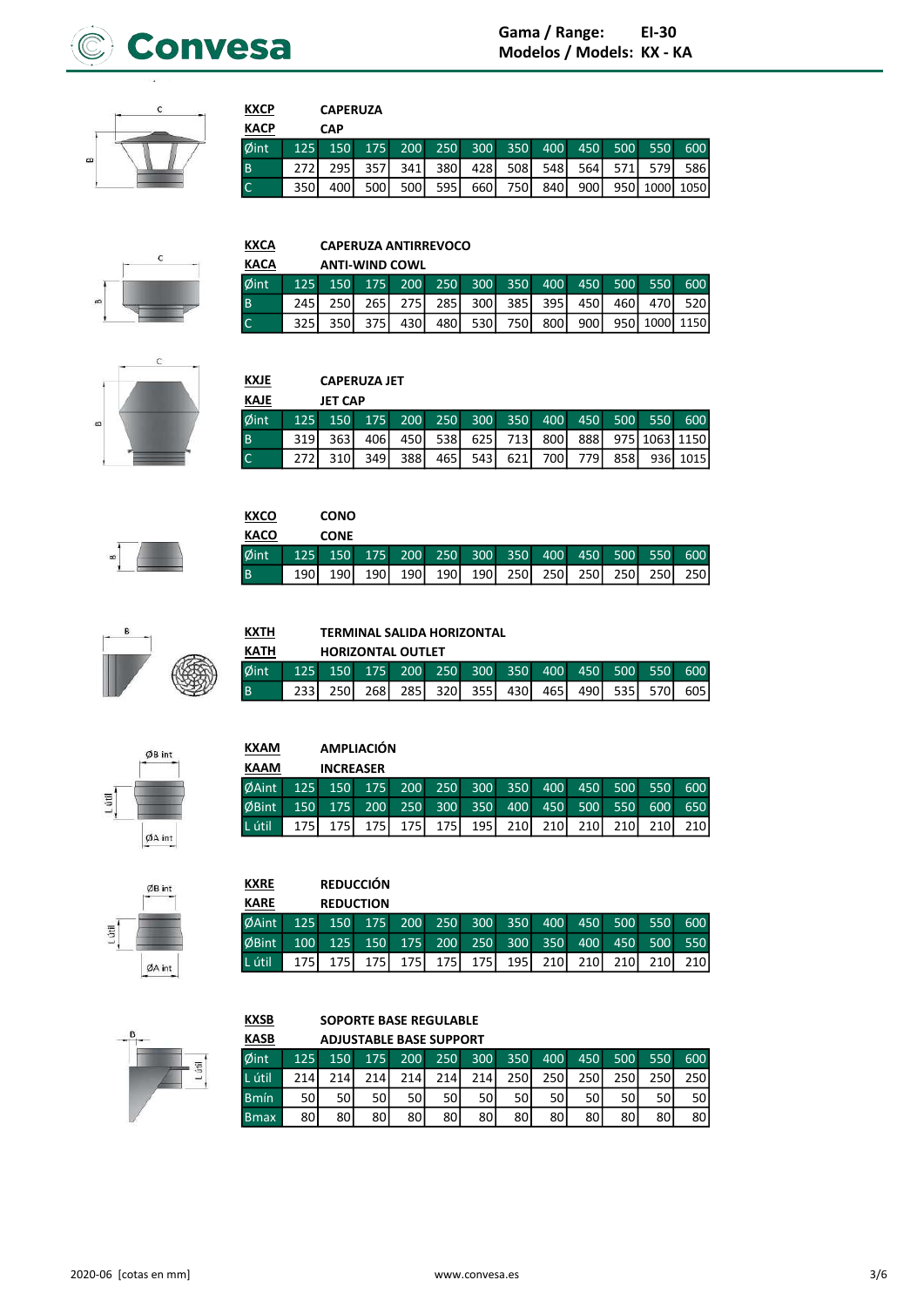



# **SOPORTE BASE REGULABLE**

| <b>KASR</b>  |      |       |     | <b>ADJUSTABLE BASE SUPPORT</b> |     |            |      |            |             |      |      |     |
|--------------|------|-------|-----|--------------------------------|-----|------------|------|------------|-------------|------|------|-----|
| $\phi$ int   | 125  |       |     | 150 175 200 250 300 350        |     |            |      |            | 400 450 500 |      | 550  | 600 |
| L útil       | 214  | 214 I | 214 | 214                            | 214 | 214        | 250l | 250I       | 250l        | 250l | 250I | 250 |
| <b>Bmín</b>  | 80   | 80    | 80  | 80 l                           | 80  | 80 l       | 80 l | 80 l       | 80          | 80   | 80   | 80  |
| <b>B</b> max | 280I | 280   | 280 | 280                            | 280 | <b>280</b> | 280  | <b>280</b> | <b>280</b>  | 280  | 280  | 280 |



### **KXSP** PLACA DE SOPORTE BASE KVCD CONCOLE DI ATE

| АЗР |                                                        |     | <b>CONSOLE PLATE</b> |      |  |  |  |                               |
|-----|--------------------------------------------------------|-----|----------------------|------|--|--|--|-------------------------------|
|     | fint   125 150 175 200 250 300 350 400 450 500 550 600 |     |                      |      |  |  |  |                               |
|     |                                                        |     |                      |      |  |  |  |                               |
|     | 80 I                                                   | 80I | 80I                  | 80 I |  |  |  | 80 80 100 100 100 100 100 100 |

**HISA** 

 $HIS1$ </u>

 $HIS2$ 

 $HIS4$ 

**HISH** 

**KXSR** 

# SOPORTE MURAL REGULABLE 50 A 80 MM

|       |                 |     |     | ADJUSTABLE WALL SUPPORT 50 TO 80 MM |    |      |                     |      |      |     |      |     |
|-------|-----------------|-----|-----|-------------------------------------|----|------|---------------------|------|------|-----|------|-----|
| Mom   | 175             | 200 | 225 | 250                                 |    |      | 300 350 400 450 500 |      |      | 550 | 600  | 650 |
| ،min. | 50              | 50  | 50  | 50 l                                | 50 | 50 l | 50 l                | 50 l | 50 l | 50  | 50 l | 50  |
| max.  | 80 <sub>1</sub> | 80  | 80  | 80                                  | 80 | 80   | 80                  | 80   | 80 l | 80  | 80   | 80  |
|       | 40              | 40  | 40  | 40                                  | 40 | 40 I | 40                  | 40I  | 40I  | 40  | 60   | 60  |



# SOPORTE MURAL REGULABLE 80 A 130 MM

|                                                  |      |      |      |      |    |      |      | ADJUSTABLE WALL SUPPORT 80 TO 130 MM |      |      |       |       |
|--------------------------------------------------|------|------|------|------|----|------|------|--------------------------------------|------|------|-------|-------|
| ØNom 175 200 225 250 300 350 400 450 500 550 600 |      |      |      |      |    |      |      |                                      |      |      |       | 650   |
| Amin.                                            | 80 I | 80 I | 80 I | 80 l | 80 | 80 I | 50 L | 50 I                                 | 50 I | 50 l | 50I   | 50 l  |
| Amax.                                            |      |      |      |      |    |      |      |                                      |      |      | 130 l | 130 l |





### SOPORTE MURAL REGULABLE 130 A 210 MM ADJUSTABLE WALL SUPPORT 130 TO 210 MM

|  |  | 3Nom 175 200 225 250 300 350 400 450 500 550 600 650 |  |  |  |  |
|--|--|------------------------------------------------------|--|--|--|--|
|  |  |                                                      |  |  |  |  |
|  |  |                                                      |  |  |  |  |



### SOPORTE MURAL REGULABLE 80 A 440 MM  $\overline{10}$

|       |      | ADJUSTABLE WALL SUPPORT 80 TO 440 MM |     |       |       |         |     |     |     |     |     |     |
|-------|------|--------------------------------------|-----|-------|-------|---------|-----|-----|-----|-----|-----|-----|
| )ext  | 175  | <b>200</b>                           | 225 | 250   |       | 300 350 | 400 | 450 | 500 | 550 | 600 | 650 |
| ،min. | 80   | 80 l                                 | 80I | 80    | 80 l  | 80      |     |     |     |     |     |     |
| max.  | 440I | 440 l                                | 440 | 440 l | 440 l | 440 l   |     |     |     |     |     |     |
|       | 40   | 40                                   | 401 | 40    | 40    | 40      |     |     |     |     |     |     |

### SOPORTE PARA MONTAJE HORIZONTAL INOX

|      |     |     |     | <b>CEILING SUPPORT STEEL</b> |                  |     |     |     |                 |     |      |      |
|------|-----|-----|-----|------------------------------|------------------|-----|-----|-----|-----------------|-----|------|------|
| ØNom | 175 | 200 |     | 225 250                      | 300 <sup>°</sup> | 350 | 400 |     | 450 500         | 550 | 600  | 650  |
| l B  |     | 401 | 401 | 40                           | 40l              | 40I | 40  | 40I | 40 <sup>1</sup> | 40I | 60 l | 60 I |



| HISF | SOPORTE FORJADO      |
|------|----------------------|
|      | <b>IOIST SUPPORT</b> |

|                |     |     | <b>JOIST SUPPORT</b> |         |       |           |              |       |       |     |      |     |
|----------------|-----|-----|----------------------|---------|-------|-----------|--------------|-------|-------|-----|------|-----|
| ØNom           | 175 | 200 |                      | 225 250 |       | $300$ 350 | 400          | 450   | 500   | 550 | 600  | 650 |
| $\overline{A}$ | 150 | 150 | 1501                 | 150 l   | 150 l | 150 l     | 150 <b>I</b> | 150 l | 150 l | 150 | 1501 | 150 |
| l B            | 40  | 40  |                      | 40'     | 40    | 40        | 40 I         | 40    |       | 40  | 60   | 60  |
|                |     |     |                      |         |       |           |              |       |       |     |      |     |

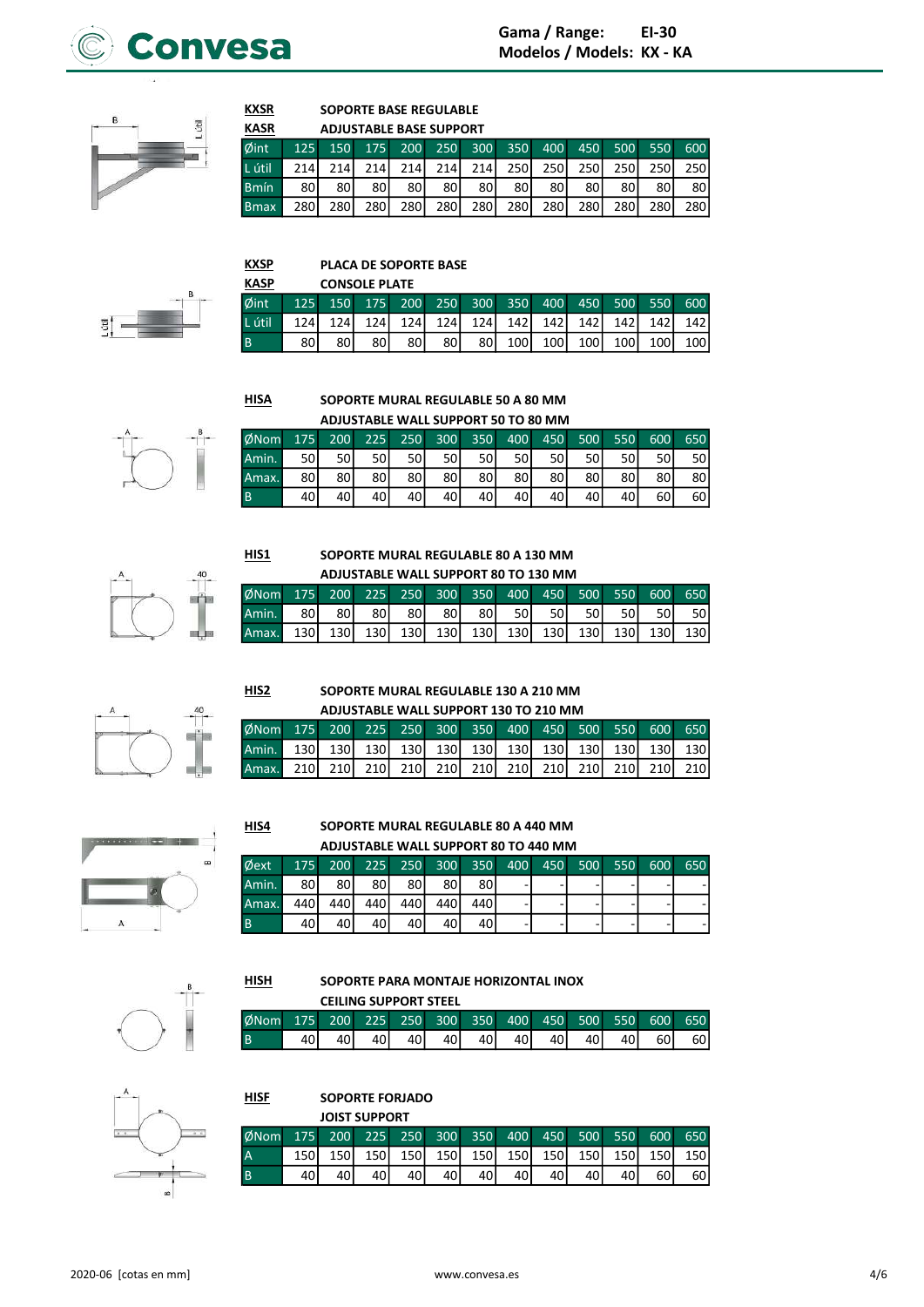

**HIPM** 

ØNom

ØA

**HILL** 

 $HICR$ 

Ø

 $\begin{array}{c}\nA \\
B \\
C\n\end{array}$ 

 $\overline{B}$ 

### **KWAP ABRAZADERA AUTOPORTANTE STRUCTURAL LOCKING RAND**

250

 $300$ 

 $\frac{1}{325}$ 

**PASAMUROS WALL SLEEVE** 

 $\overline{250}$ 

 $\frac{1}{325}$ 

 $200$ 225

 $\overline{225}$ 

 $\frac{1}{325}$ 

175

 $\overline{200}$ 

 $\frac{1}{325}$ 

|                                                      |  | <b>SIRUCIURAL LUCRING DANU</b> |                         |                |  |  |  |
|------------------------------------------------------|--|--------------------------------|-------------------------|----------------|--|--|--|
| Øint 125 150 175 200 250 300 350 400 450 500 550 600 |  |                                |                         |                |  |  |  |
|                                                      |  |                                | 140 140 140 140 140 140 | $\blacksquare$ |  |  |  |

350

400

 $\frac{1}{325}$ 

300

350

 $\frac{1}{325}$ 

400

450

 $\frac{1}{325}$ 

450

 $500$ 

 $\frac{1}{325}$ 

500

550

 $\frac{1}{325}$ 

550

600

 $\frac{1}{325}$ 

600

650

 $\frac{1}{325}$ 

650

700

 $\overline{325}$ 

 $\overline{550}$ 



# B

| <b>HGNA</b> |     |     | <b>PASAMUROS 45° EXTENSIBLE</b>   |     |                  |      |     |     |     |     |     |  |
|-------------|-----|-----|-----------------------------------|-----|------------------|------|-----|-----|-----|-----|-----|--|
|             |     |     | <b>WALL SLEEVE 45° ADJUSTABLE</b> |     |                  |      |     |     |     |     |     |  |
| $ØN$ om     | 175 | 200 | 225                               | 250 | 300 <sup>°</sup> | 350  | 400 | 450 | 500 | 550 | 600 |  |
| ØA          | 200 | 225 | 250                               | 300 | 325I             | 375I |     |     |     |     |     |  |
| Bmin.       | 200 | 200 | 200                               | 200 | 200              | 200  |     |     |     |     |     |  |
| Bmax.       | 350 | 350 | 350                               | 350 | 350              | 350  | ۰   | -   |     |     |     |  |



### **COLLARÍN ANTILLUVIA**

|      |       | <b>COLLAR</b>    |                  |                  |                  |         |                  |       |       |      |       |     |
|------|-------|------------------|------------------|------------------|------------------|---------|------------------|-------|-------|------|-------|-----|
| ØNom | 175   | 200              | 225              | 250              |                  | 300 350 | 400              | 450   | 500   | 550  | 600   | 650 |
| Øext | 275   | 300l             | 325 <sup>I</sup> | 350l             | 400 l            | 450     | 525 <sup>1</sup> | 575I  | 625   | 675I | 725 I | 800 |
| Øint | 175 l | 2001             | 225I             | 250l             | 300 <sup>1</sup> | 350l    | 400 <sup>1</sup> | 450 l | 500   | 550  | 600   | 650 |
| А    | 100 l | 100 <sup>1</sup> | 100              | 100 <sup> </sup> | 100 l            | 100 l   | 125 <sub>1</sub> | 125 l | 125 l | 125  | 125   | 150 |

 $\epsilon$  $\mathcal{S}$ 



### **CUBREAGUAS DE PLOMO 0°-20°** LEAD FLASHING 0°-20°

| l Ø      |       |  | 175 200 225 250 300 350 400 450 500 550 600 650 |  |  |  |  |
|----------|-------|--|-------------------------------------------------|--|--|--|--|
| ' A      |       |  | 724 750 786 813 865 917                         |  |  |  |  |
| <b>B</b> | 700 l |  | 725 750 775 825 875                             |  |  |  |  |
|          | 185 l |  | 210 245 270 320 370                             |  |  |  |  |



### $HICS$ **CUBREAGUAS DE PLOMO 20°-45°** LEAD FLASHING 20°-45°

|       |  |  | 175 200 225 250 300 350 400 450 500 550 600 650 |   |   |  |  |
|-------|--|--|-------------------------------------------------|---|---|--|--|
| 8201  |  |  | 855 903 1000 1000 1000                          | - | - |  |  |
|       |  |  | 700 725 750 775 825 775                         |   |   |  |  |
| 185 l |  |  | 210 245 270 320 370                             |   |   |  |  |